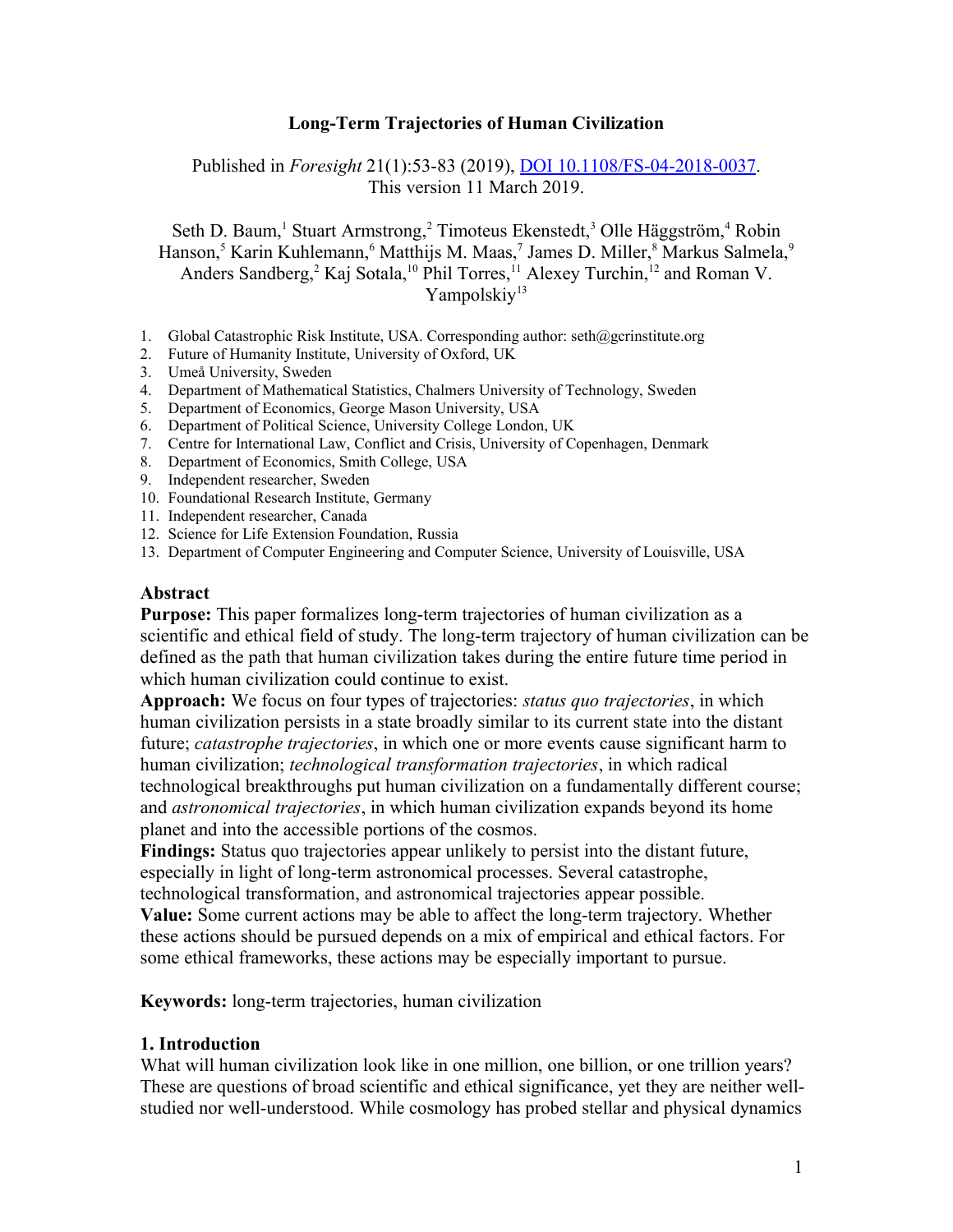in the deep future (Adams 2008), studies of human futures in demography, economics, sustainability science, political science, and related disciplines tend to concentrate on upcoming decades, often relying on simple extrapolations of existing trends, or on scenario writing. But important civilizational processes could play out over longer time scales. To restrict attention to near-term decades may be akin to the drunk searching for his keys under the streetlight: it may be where empirical study is more robust, but the important part lies elsewhere.

In this paper, we seek to formalize long-term trajectories of human civilization as a scientific and ethical field of study. We synthesize perspectives from a range of fields, including moral philosophy, demography, economics, sustainability science, risk analysis, futures studies, political science, archaeology, climatology, and astrobiology. Using insights from these fields, we establish four broad classes of trajectories and describe important details for each. The four classes of trajectories are:

- (1) *Status quo trajectories*, in which human civilization persists in a state broadly similar to its current state into the distant future
- (2) *Catastrophe trajectories*, in which one or more events cause significant harm to human civilization
- (3) *Technological transformation trajectories*, in which radical technological breakthroughs put human civilization on a fundamentally different course
- (4) *Astronomical trajectories*, in which human civilization expands beyond its home planet and into the accessible portions of the cosmos

These four classes of trajectories represent the major potential long-term trajectories of human civilization. They depict human civilization staying roughly level (1), shrinking (2), or potentially expanding via technological breakthrough (3) or astronomical expansion (4). Scenarios that do not fit in any one of these four classes appear unlikely. Some scenarios can fit in multiple classes: for example, technological breakthrough could lead to either catastrophe or astronomical expansion. However, each class contains distinct features worthy of separate consideration and drawing on separate scholarly traditions. Status quo trajectories draw from the trend extrapolations of demography, economics, sustainability science, and related disciplines (e.g., Field et al. 2014; United Nations 2017a). Catastrophe trajectories draw from analysis of global catastrophic and existential risks, in particular studies of the aftermath of these events (e.g, Maher and Baum 2013; Dartnell 2014; Denkenberger and Pearce 2014). Technological transformation trajectories draw from futures studies, especially related to technological singularity and related notions of radical technological change (e.g., Miller 2012; Eden et al. 2012; Hanson 2016). Finally, astronomical trajectories draw from astrobiology, relating the socio-technological possibilities of space travel to the astronomical structure of the universe (e.g., Ćirković 2002; Haqq-Misra and Baum 2009; Armstrong and Sandberg 2013). To our knowledge, these various lines of inquiry have not previously been synthesized into a formal study of long-term trajectories of human civilization.<sup>[1](#page-1-0)</sup>

<span id="page-1-0"></span><sup>1</sup> Some prior studies covering similar ground include Maher and Baum (2013), which analyzes long-term trajectories mainly in the context of catastrophe scenarios but with some attention to status quo and astronomical trajectories, and Beckstead (2013), which develops moral philosophy arguments for caring about long-term trajectories.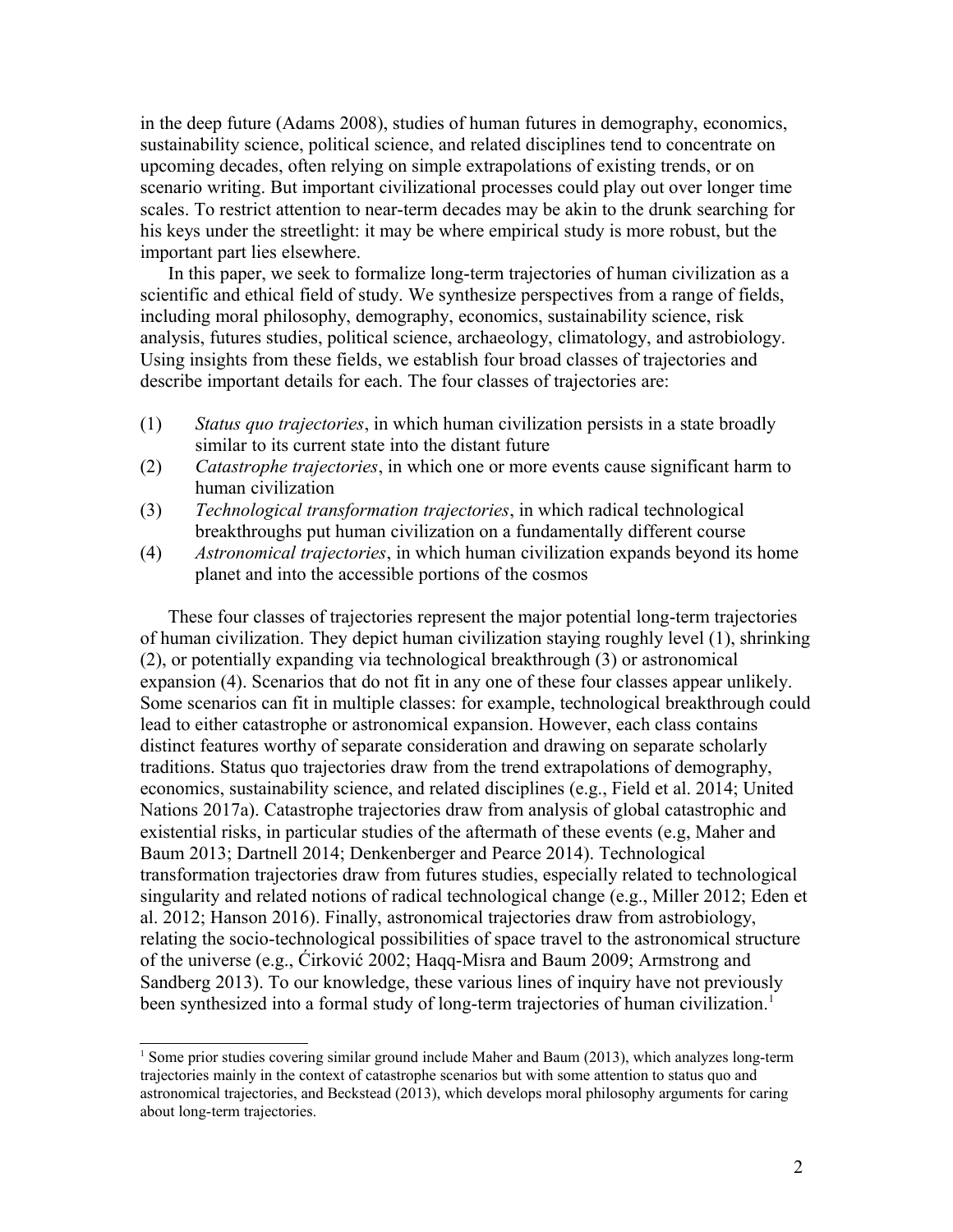The study of long-term trajectories is further important because some current actions may affect long-term outcomes. These include actions that affect the risk of catastrophe, the onset of transformative technologies, or the expansion of human civilization into outer space. How these actions should be evaluated depends on empirical details about the nature of long-term trajectories as well as ethical theories concerning the trajectories' valuation.

In Section 2, we further develop the conceptual and ethical foundations of long-term trajectories of human civilization. We argue that the trajectories can be defined and evaluated in a variety of ways, consistent with a variety of empirical and ethical perspectives. We discuss details of status quo and catastrophe trajectories in Sections 3 and 4. Section 5 presents sketches of possible technological transformation and astronomical trajectories. We discuss details of technological transformation and astronomical trajectories in Sections 6 and 7. Section 8 concludes.

#### **2. Conceptual and Ethical Foundations**

The long-term trajectory of human civilization can be defined as the path that human civilization takes into the long-term future. The long-term can in turn be defined as the entire future time period in which human civilization could continue to exist. Given uncertainty about which trajectory human civilization will take, we speak in terms of trajectories in the plural, to emphasize the variety of trajectories that appear possible from our current vantage point.

Human civilization is a more complex concept. Dictionary definitions of civilization emphasize an advanced state of cultural, organizational, social, and technological development.[2](#page-2-0) "Human" could be defined as the species *Homo sapiens sapiens*. However, over long time scales, human descendants are likely to become a different species via genetic drift (Wills 2008). It may also be possible for humans (or their descendants) to engineer new biological species or non-biological beings (e.g., robots) that are capable of continuing civilization into the future (More and Vita-More 2010). Therefore, this paper uses the term "human civilization" to refer to any civilization that traces to the current human population. This definition includes civilizations led by genetic descendants of *Homo sapiens sapiens*, as well as civilizations led by biological or non-biological beings that are engineered by *Homo sapiens sapiens* or its genetic descendants. This definition permits a study of long-term trajectories that does not need to constantly account for whether the civilization is still in some sense "human".

It will often be advantageous to think of the trajectories in quantitative terms, in the form of one or more time series. In other words, specific trajectories are what one obtains from plotting one or more key attributes of human civilization (on which more shortly) as a function of time, with time going from the present into the long-term future. A full understanding of long-term trajectories also requires qualitative description of what is going on in the trajectories: the story behind the numbers.

Figure 1 shows some illustrative trajectories. These trajectories are for illustrative purposes only; no precision is intended. Also, these are not the only forms that the trajectories could take. Indeed, as discussed throughout this paper, the trajectories could have a variety of forms and could in some cases even be negative. Note that Figure 1

<span id="page-2-0"></span><sup>&</sup>lt;sup>2</sup> See e.g. https://www.merriam-webster.com/dictionary/civilization; https://en.oxforddictionaries.com/definition/civilization.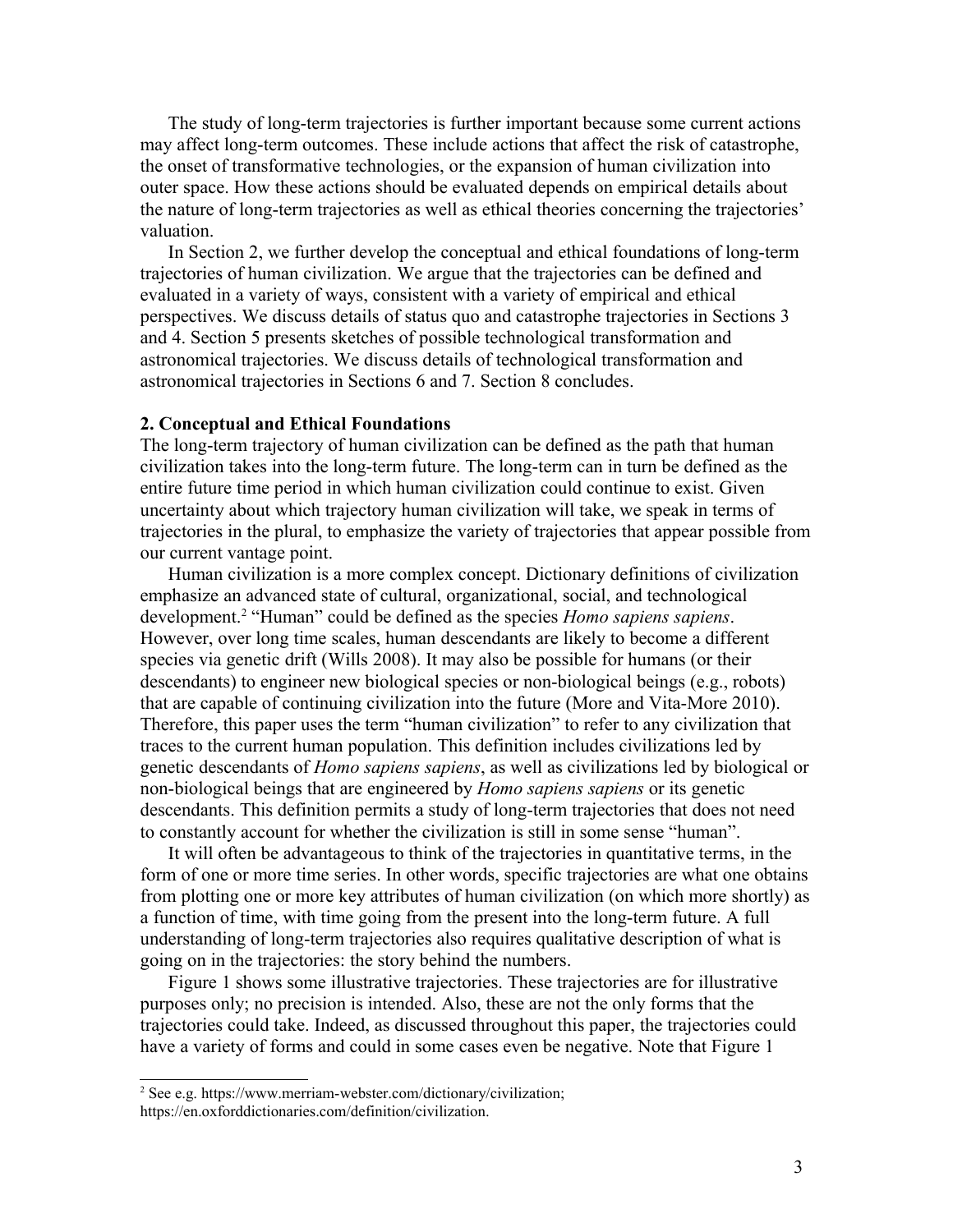does not label the vertical axis. Instead, it uses an unspecified aggregate measure of human civilization. Other figures throughout this paper do the same. This is done in deference to the possibility of using a variety of measures for the total size of a civilization. Plots of attributes other than total size, such as averages across the population or the degree of inequality within the population, may appear differently.



**Figure 1.** Illustrative trajectories.

This raises the question of which attributes of human civilization should be focused on. Studies of near-term trajectories tend to focus on population, economic production, quality of life, and select natural resources and other environmental parameters. These attributes can also be considered for long-term trajectories, though with some complications. Over the long-term, human civilization may not be using the same natural resources as it currently is, and the environment may change sufficiently that near-term environmental parameters are unimportant. The form of civilization may likewise change enough that current conceptions of economic production, security, and quality of life do not meaningfully apply. Even current conceptions of population could be inapplicable to some long-term scenarios, such as those in which civilization is led by something other than *Homo sapiens sapiens*.

Given the wide range of long-term possibilities, we call for greater care in the selection of attributes for quantifying long-term trajectories than for short-term trajectories, and for greater emphasis on qualitative descriptions to clarify what is going on in different trajectories.

As with near-term trajectories, the selection of attributes can also depend on ethical factors. While a complete review of ethical theories is beyond the scope of this paper, what follows is a partial overview.<sup>[3](#page-3-0)</sup> Some ethical theories value total quality of life aggregated across the population, while others value average quality of life of members of the population, and still others favor improvements for the less well-off members of the population (Ng 1989; Arrhenius 2000; Adler 2012). The average-based theories

<span id="page-3-0"></span><sup>&</sup>lt;sup>3</sup> More detailed discussions of ethical issues of relevance to long-term trajectories and other future outcomes can be found in, among other sources, Portney and Weyant (1999), Weisbach and Sunstein (2007), Schwartz and Milligan (2016), Scheffler (2018), and Tonn (2018).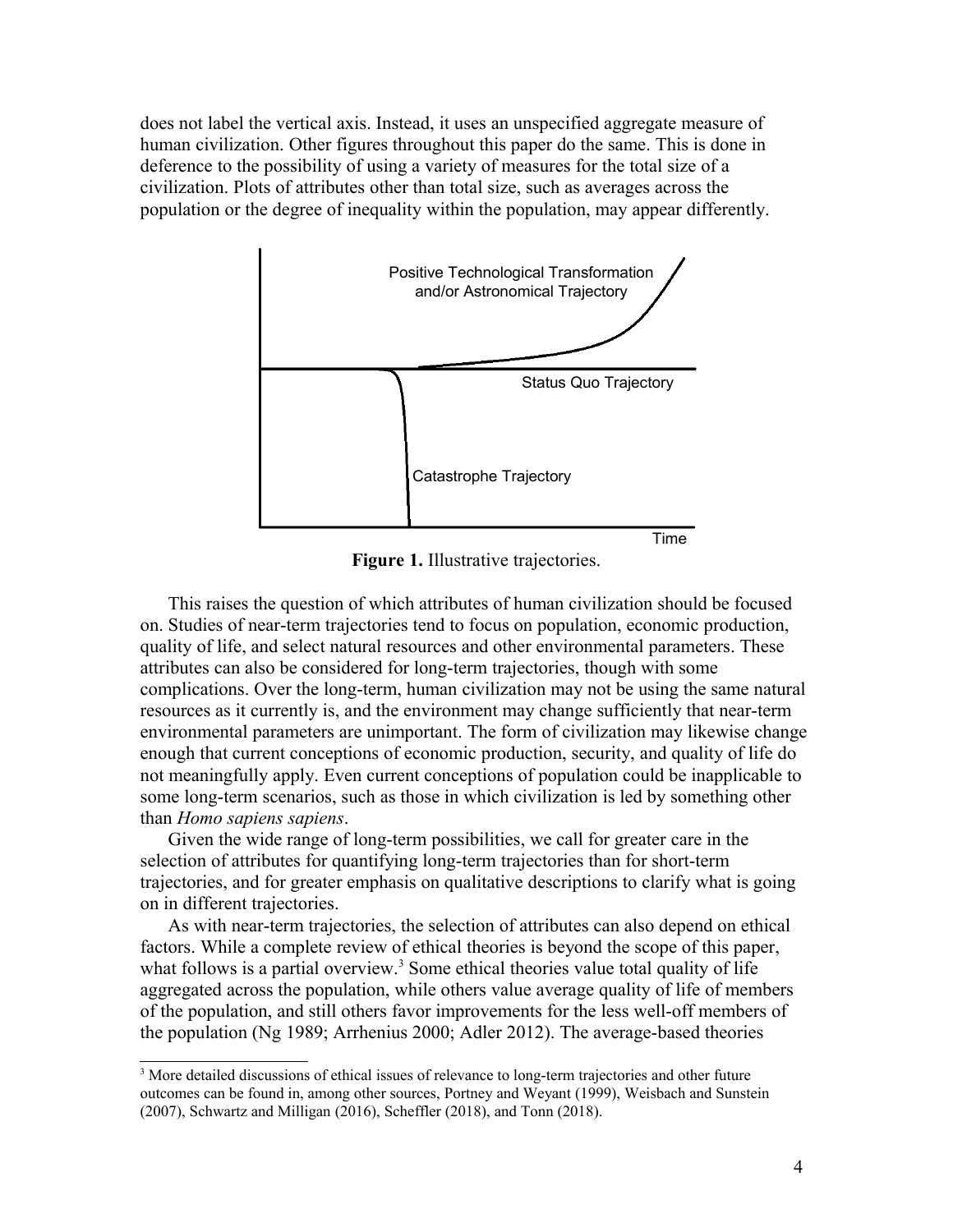would have less interest in tracking the population in different trajectories, while those focused on the less well-off members would be especially interested in inequality in distributions across population members for different trajectories. A different type of theory values the survival and flourishing of humanity into the future, but does not value its instantaneous size or per-person metrics (Schwartz 2011; Frick 2017). Ethical theories also diverge on the (dis)value of deception, i.e. on whether ignorance is bliss (Nozick 197[4](#page-4-0); Ng 1990; Sagan 2006).<sup>4</sup> These theories point to different attributes, especially for scenarios involving large-scale deception, such as if human minds are confined to virtual reality environments.<sup>[5](#page-4-1)</sup> Other points of divergence are on whether the natural environment (Norton 1984; Agar 2000; Morito 2003) or non-human animal welfare (Johansson-Stenman 2018) are of intrinsic value—valuable for its own sake—or only of instrumental value as something that improves human civilization. This divergence points in different directions for scenarios in which human civilization thrives while causing greater and greater harm to natural environments or non-human animal populations. Finally, there is also divergence on how much importance to place on suffering and/or other negative value relative to happiness and/or other positive value (e.g., Baum 2008; Gloor and Mannino 2016; Sotala and Gloor 2017). Ethical theories emphasizing negative value would tend to be more interested in tracking the long-term trajectories of negative value, and vice versa for positive value. Indeed, ethical theories emphasizing negative value could even consider the survival and growth of the human population to be a bad thing if it substantially increased the amount of suffering.

These are among the reasons why ethical theory is an important part of the study of long-term trajectories. Another important reason is for the relation of long-term trajectories to contemporary human affairs. This is because some current actions could affect the long-term trajectory of human civilization, including actions that change the risk of major catastrophes, the prospects for radical technological breakthrough, and/or the prospects for the colonization of outer space. The importance of these actions depends on their effect on long-term trajectories and on how much long-term trajectories are valued. Some ethical theories have inter-temporal neutrality, valuing long-term effects as much as short-term effects, while other ethical theories discount future values or only value that which affects existing persons (Parfit 1984; Arrhenius 2003; Weinberg 2008).<sup>[6](#page-4-2)</sup> Interpreting the significance of long-term trajectories for contemporary human affairs requires attention to these and other ethical issues.

As an illustration of the significance of long-term trajectories for contemporary human affairs, consider the case of time-neutral total utilitarianism, in which all welfare —human or otherwise—is valued equally, regardless of when it occurs. We stress that

<span id="page-4-0"></span><sup>4</sup> Nozick (1974: 44-45) argues against "experience machines" that provide people with seemingly fulfilling but false virtual realities; Sagan (2006: 217-218) argues against ignorance and proposes an  $11<sup>th</sup>$ commandment of "Thou shalt understand the world, figure things out". In contrast, Ng (1990) argues that accurate knowledge should only be valued to the extent that it increases welfare, and it should be disvalued if it reduces welfare.

<span id="page-4-1"></span> $5$  For one argument to this effect, see Bostrom (2003). Such scenarios are dramatized in the popular film *The Matrix*. An alternative perspective on these scenarios proposes that they are not actually deceptive, but instead involve different processes underlying the same reality we believe to exist (Chalmers 2005).

<span id="page-4-2"></span><sup>&</sup>lt;sup>6</sup> Ethical theories that only value existing persons may nonetheless place some concern on long-term trajectories insofar as existing people care about long-term trajectories; see Finneron-Burns (2017, Section 2.4).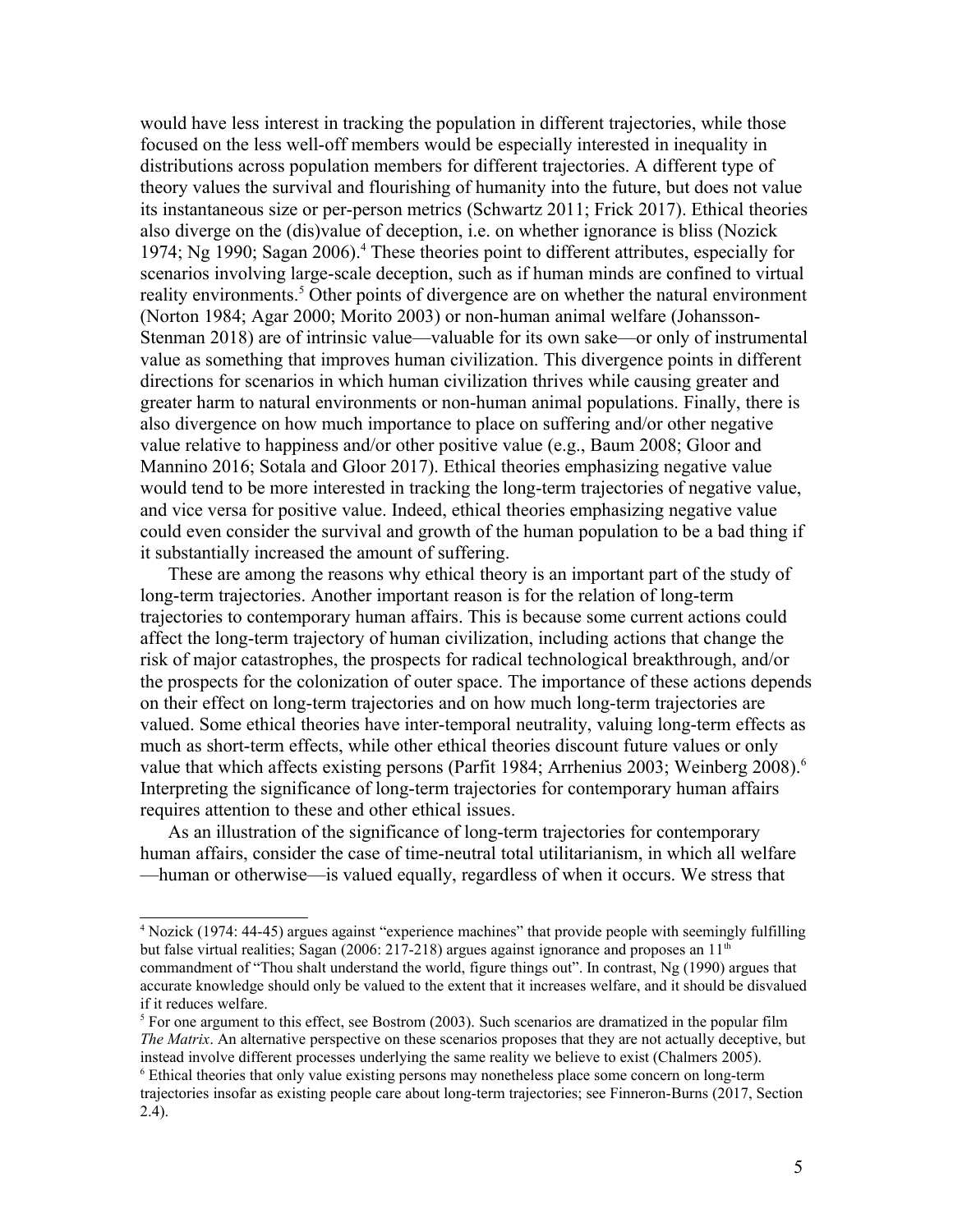this view is selected for illustration purposes only and is not intended as an endorsement,<sup>[7](#page-5-0)</sup> nor do we claim that this is the only view for which long-term trajectories are important. This view would place great value on long-term trajectories involving large amounts of welfare. This leads to some potential claims about what current decision making should prioritize:

- (A) Reducing the risk of human extinction, because extinction would result in the loss of all future generations.
- (B) Reducing the risk of major catastrophes that would lead to the permanent loss of advanced human civilization.
- (C) Expediting technological breakthroughs and ensuring that they would improve welfare.
- (D) Expediting space colonization and ensuring that it would improve welfare.
- (E) Improving near-term welfare, because long-term trajectories will be the same either way, or because the effect of current decisions on long-term trajectories is not understood well enough to guide decision making.

One can imagine a case for each of these five claims. (A) could hold if humanity faces extinction threats and if extinction is the only thing that could change its long-term trajectory. (B) could hold if humanity faces major catastrophic risks and if such catastrophes would diminish the long-term trajectory. (C) could hold if technological breakthroughs can be achieved before catastrophe occurs. (D) could hold if space colonization can be achieved before catastrophe occurs and before a technology breakthrough occurs. Finally, (E) could hold if contemporary actions would not affect long-term trajectories.

As noted in Section 1, attention typically goes to (E), though without consideration of long-term trajectories. Prior literature studying the matter has tended to support either (A) or (B). Sagan (1983), Parfit (1984), Ng (1991), and Matheny (2007) argue for prioritizing the reduction of human extinction risk on grounds that extinction would end all future generations. Bostrom (2013) and Maher and Baum (2013) argue for prioritizing the reduction of the risk of any catastrophe that would cause significant long-term harm to human civilization. Similarly, Beckstead (2013) argues for any action that improves longterm trajectories and suggests inconclusively that reducing the risk of these long-term catastrophes may be the most effective approach. However, this prior literature generally lacks careful empirical study of potential long-term trajectories, making it difficult to assess which claim is correct or how to weigh them in decision making.

#### **3. Status Quo Trajectories**

Status quo trajectories involve the current civilization continuing in something like its current form into the long-term future. Status quo trajectories do not necessarily involve total stasis—indeed, stasis may be unlikely—but they do involve the continuation of current trends without major discontinuities.

Exactly what qualifies as a status quo trajectory is a fuzzy and debatable matter. It could refer to continuity in the state of human civilization, or continuity in the trends of

<span id="page-5-0"></span><sup>&</sup>lt;sup>7</sup> Indeed, some of the authors of this paper disagree with this view.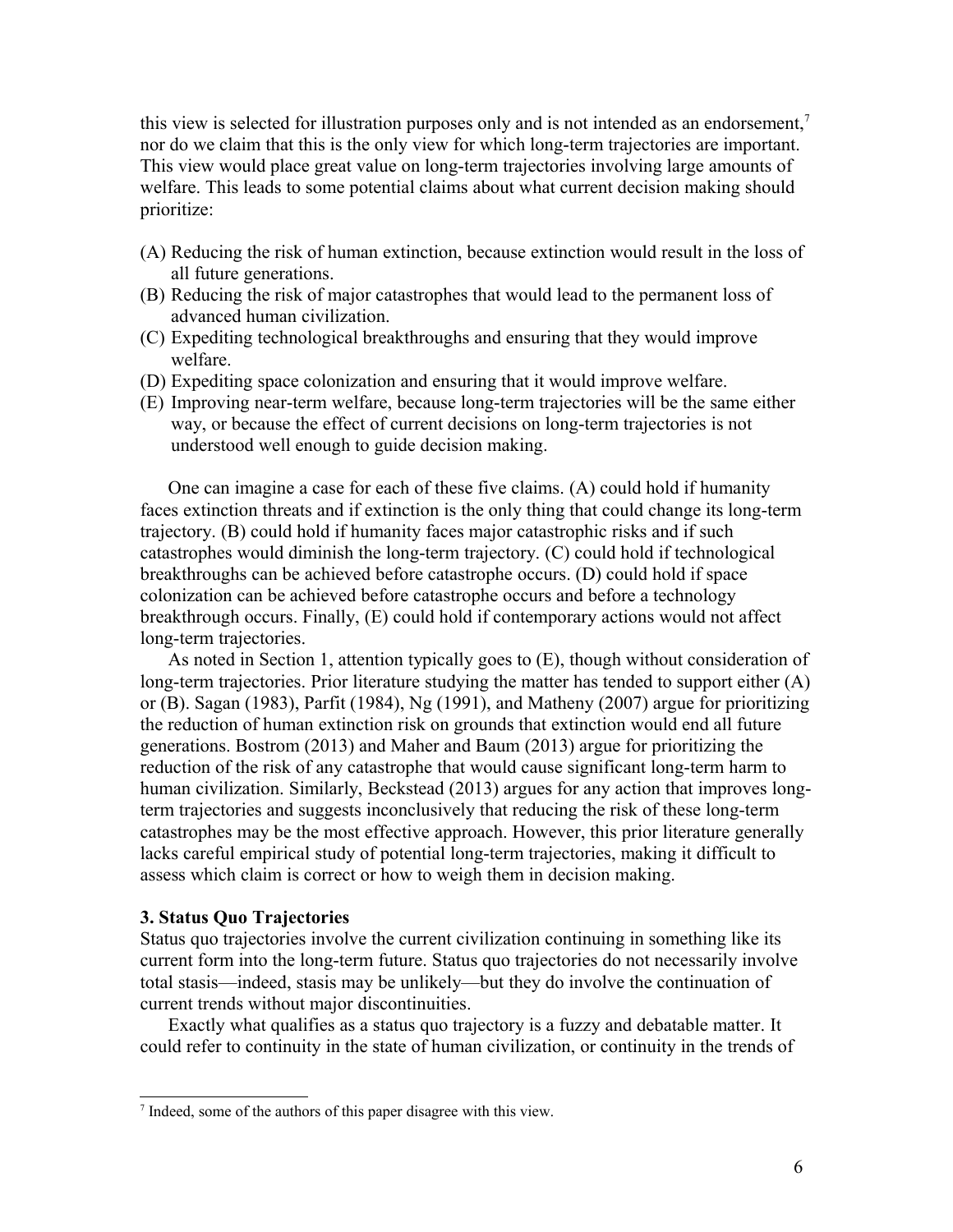change in the state, or even continuity in trends in changes of trends.<sup>[8](#page-6-0)</sup> For example, the current human population is steadily increasing at a decreasing rate. Another matter is how large and/or abrupt of a deviation there needs to be for a trajectory to no longer qualify as status quo. The accumulation of status-quo trends in economic and technological development, and in environmental and resource degradation, compounded over decades, centuries, millennia, or even longer, likely results in something very different from the present civilization. It is a matter of interpretation whether this difference is large enough to qualify as outside the status quo. Indeed, some projections of catastrophe derive from extrapolations of current trends, especially trends of global environmental change and natural resource depletion (Rockström et al. 2009; Baum and Handoh 2014), while some projections of radical technological transformation derive from extrapolations of current trends, such as projections of transformative artificial intelligence scenarios based on the "Moore's law" trend in computer hardware performance (Moravec 1998; Kurzweil 2005). It is similarly a matter of interpretation whether the current civilization is a continuation of the status quos that existed 1,000, 100, or even just 20 or 30 years ago, given the many changes there have been in politics, culture, and technology.

For purposes of this paper, we will restrict status quo trajectories to those with no radical changes to the state of human civilization or its underlying trends. Status quo trajectories would keep important attributes of human civilization in a form that would be broadly recognizable to current observers. (Which attributes of human civilization are important can be derived from ethics and related factors, as discussed in Section 2.) For example, a status quo trajectory could involve significant environmental degradation and technological advancement that combine to keep attributes such as population at a similar size or growth rate. This conception of status quo trajectories permits some changes in the important attributes, but not the more extreme changes that may be possible. Some more extreme changes are discussed in the sections below on the other types of trajectories.

Near-term trajectory analyses often present a range of possible future trajectories, given a range of different assumptions. For example, the United Nations (2017a) offers probabilistic projections of population growth scenarios through 2100, with a 95% prediction interval range of roughly 9.5 billion to around 13.5 billion humans at that time. Figure 2 presents three trajectories of United Nations population data for past and future world populations. Each of these trajectories could be considered status quo.

The above discussion uses metrics based on human attributes. Other ethical perspectives can point in different directions. For example, current aggregate value may be negative if non-human animal welfare is taken into account. The farm animal population is much larger than the human population; an estimated 68 billion non-human animals were slaughtered for food worldwide in 2012 (United Nations 2012). A substantial fraction of them suffer in factory farms (Mallon 2005; DeGrazia 2009), plausibly so much that their existence, and in turn aggregate global value, is net negative. Fortunately, status quo trajectories may change this, such as via "in vitro meat" that could substitute factory farms for painless meat production (Bhat and Fayaz 2011; Post 2012).

<span id="page-6-0"></span><sup>&</sup>lt;sup>8</sup> In mathematical terms, this could be the state of human civilization as shown in Figures 2-3 as well as its first and second derivatives with respect to time.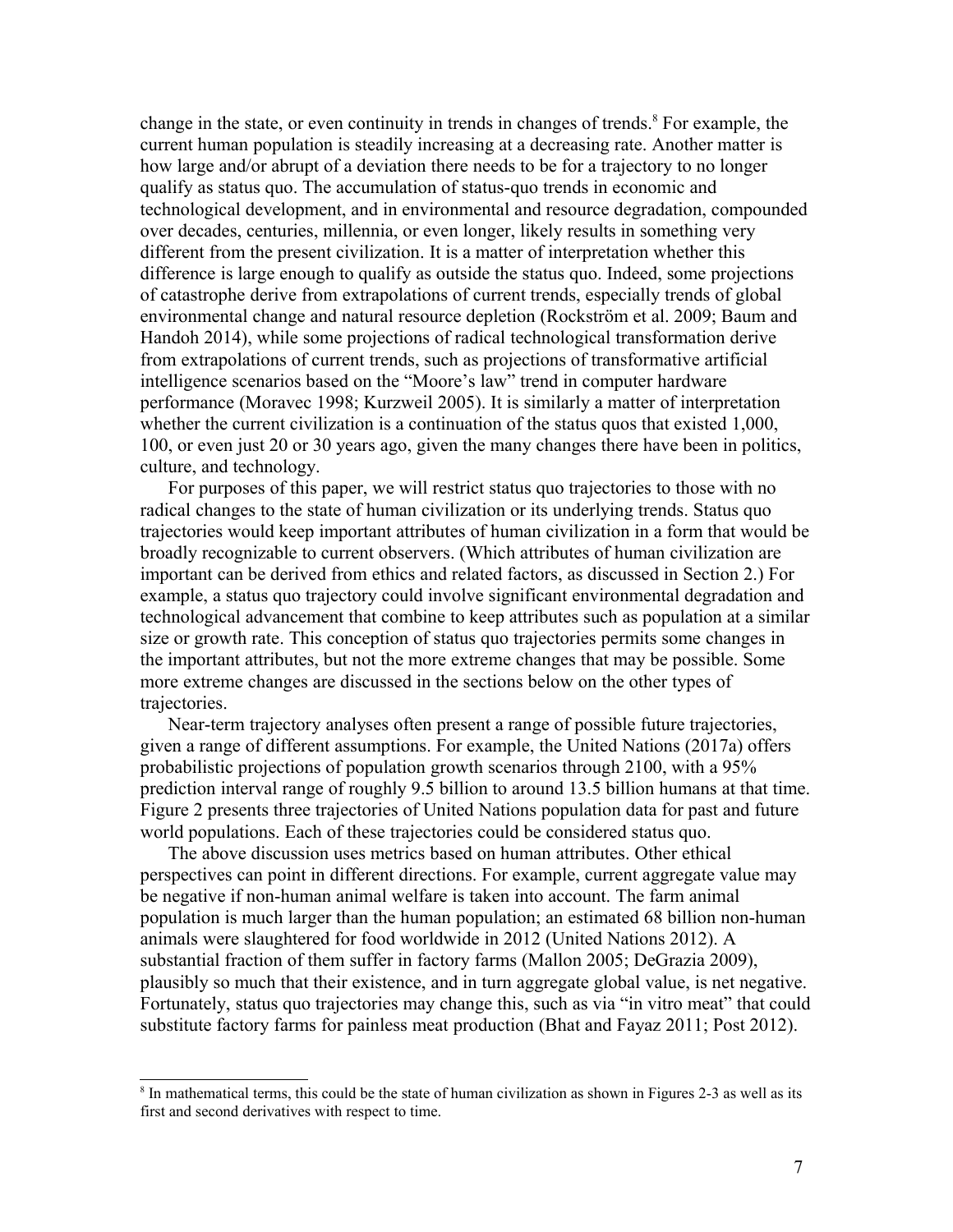For ethical views that include non-human animal welfare, this is an important development to track.



**Figure 2**. Historical world population estimates for 1950-2015, and future population projections out to 2100 at three prediction intervals, based on data from United Nations (2017b; 2017c).

Over the long-term, the persistence of status quo trajectories appears rather unlikely. Instead, civilization is likely to either die out or transform. If nothing else, civilization would presumably end around a few hundred million to a few billion years from now, when Earth becomes uninhabitable due to the Sun becoming warmer and larger (O'Malley-James et al. 2014; Wolf and Toon 2015). But it would be a remarkable feat for a status quo trajectory to persist for so long. The frequency of major extinction events in Earth's history suggests that the status quo civilization is unlikely to survive for one billion more years. Survival into the far future may require transformative technology and/or astronomical expansion, which may be likely to happen eventually as long as catastrophe is avoided. Indeed, rapid ongoing technological and social change suggests that some sort of major transformation is likely to occur relatively soon. Finally, there have been major changes before, such as from agriculture and industrialization, which further suggests the possibility of future trajectory changes. As noted above, it is a matter of interpretation whether some of these changes push outside the status quo. Still, we find it hard to expect any reasonable interpretation of the status quo to persist into the longterm future.

Perhaps we underestimate the durability of the status quo civilization. Perhaps past upheavals are no longer applicable. Perhaps current civilization is highly resilient to a range of catastrophes and/or agile at avoiding them. Perhaps radical technological breakthroughs and space travel will prove elusive. In that case, the status quo could hold for a long time. But it would seem at least as possible to overestimate the durability of the status quo civilization, given our present vantage point from within it. Our civilization seems quite robust, given its current dominant position on Earth. But this perspective may be biased by the fact that we are within the status quo. Indeed, our status quo world may be less durable and more historically and environmentally contingent than it would seem, including our international relations (e.g., Lebow 2015), our civilization (e.g., Richerson et al. 2001), and our very existence (e.g., Ćirković et al. 2010). Thus, while we cannot rule out the long-term viability of status quo trajectories, other trajectories appear more likely.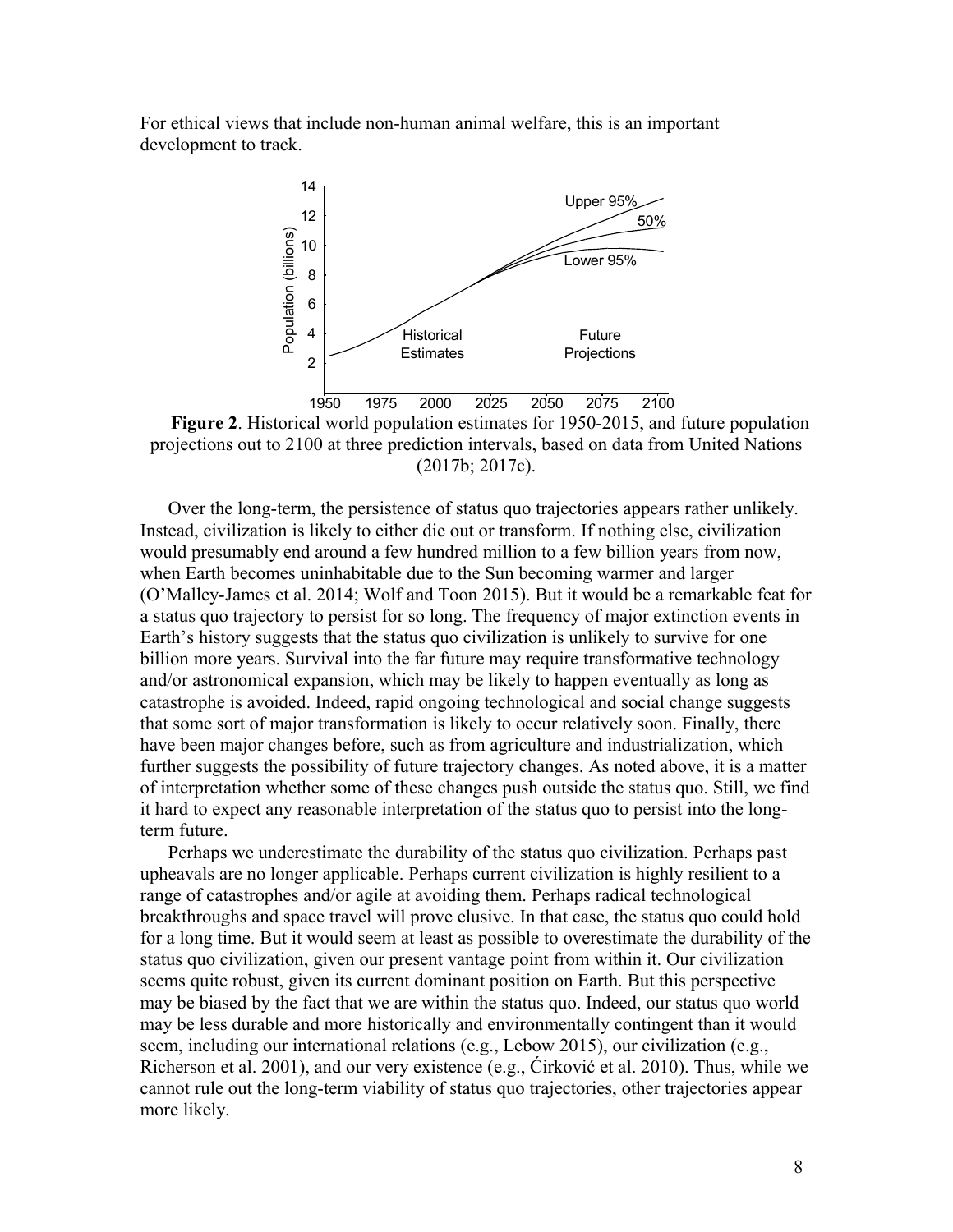## **4. Catastrophe Trajectories**

Among catastrophe trajectories, the simplest to analyze are those involving human extinction. Following extinction, basic attributes including population, economic production, and quality of life all fall to zero.<sup>[9](#page-8-0)</sup> More complex are catastrophes that some people survive, but in a form that is qualitatively different from the status quo civilization. Analysis of these sub-extinction catastrophes requires attention to the prospects for humans in what could be a radically altered world, and to how readily survivors could rebuild some form of civilization.

Prior research has identified a number of human extinction risks, including nuclear war, collision between Earth and a large asteroid or comet, supervolcano eruption, global warming, runaway artificial intelligence, physics experiment disasters, and scenarios involving multiple major catastrophes (e.g., Asimov 1981; Rees 2003; Leggett 2006; Bostrom and Ćirković 2008; Häggström 2016). Some of these events would likely result in immediate human extinction if they occurred—for example, a physics experiment disaster could alter the astronomical vicinity, rendering life on Earth impossible (Turner and Wilczek 1982; Ord et al. 2010). For other events, the outcome is more ambiguous for example, asteroids, comets, volcanoes, and nuclear war could all block sunlight, decimating global agriculture, but some people may be able to survive on stored food or food grown from biomass or fossil fuels (Denkenberger and Pearce 2014; Baum et al. 2015a). Tonn and MacGregor (2009) study a "singular chain of events" in which a series of catastrophes befall humanity; they find that, in the absence of a decisive extinction event, it is actually difficult to get to extinction. We find this reasoning compelling while noting the difficulty of assessing unprecedented catastrophe scenarios.

For sub-extinction catastrophes, the long-term trajectories depict the fate of the survivor populations. Will they persist for some extended time in their diminished state, and then die out later on? Will they rebuild something along the lines of the precatastrophe, status quo civilization? Will they go on to achieve technological transformation and/or space colonization? The fate of survivor populations depends first on how they fare in the immediate aftermath of the catastrophe and then on their longterm prospects to manage and/or rebuild civilization.

An important variable for catastrophe trajectories is the speed of the catastrophe. Some catastrophes could cause significant harm to human civilization in a short period of time, such as nuclear wars or pandemics. Other catastrophes work more slowly, such as global warming or the depletion of certain natural resources. Slow catastrophes give humans more time to adapt to the new conditions, though the conditions may also be more durable. What follows is written mainly with fast catastrophes in mind, though some of the discussion may also apply to slow catastrophes.

Figure 3 presents a variety of potential catastrophe trajectories. It distinguishes between catastrophes resulting in extinction, in survival with neither agriculture nor industry, and in survival with agriculture but not industry. Agriculture and industry are essential features of modern human civilization and are discussed in detail below. Figure 3 also shows survivor populations either remaining in the post-catastrophe state, recovering back towards the state of the current civilization, or enduring subsequent catastrophes. Finally, Figure 3 shows the current civilization avoiding catastrophe and

<span id="page-8-0"></span><sup>&</sup>lt;sup>9</sup> A possible exception would be if automated technology maintains economic production without human upkeep, though current technology is not sufficiently automated for this.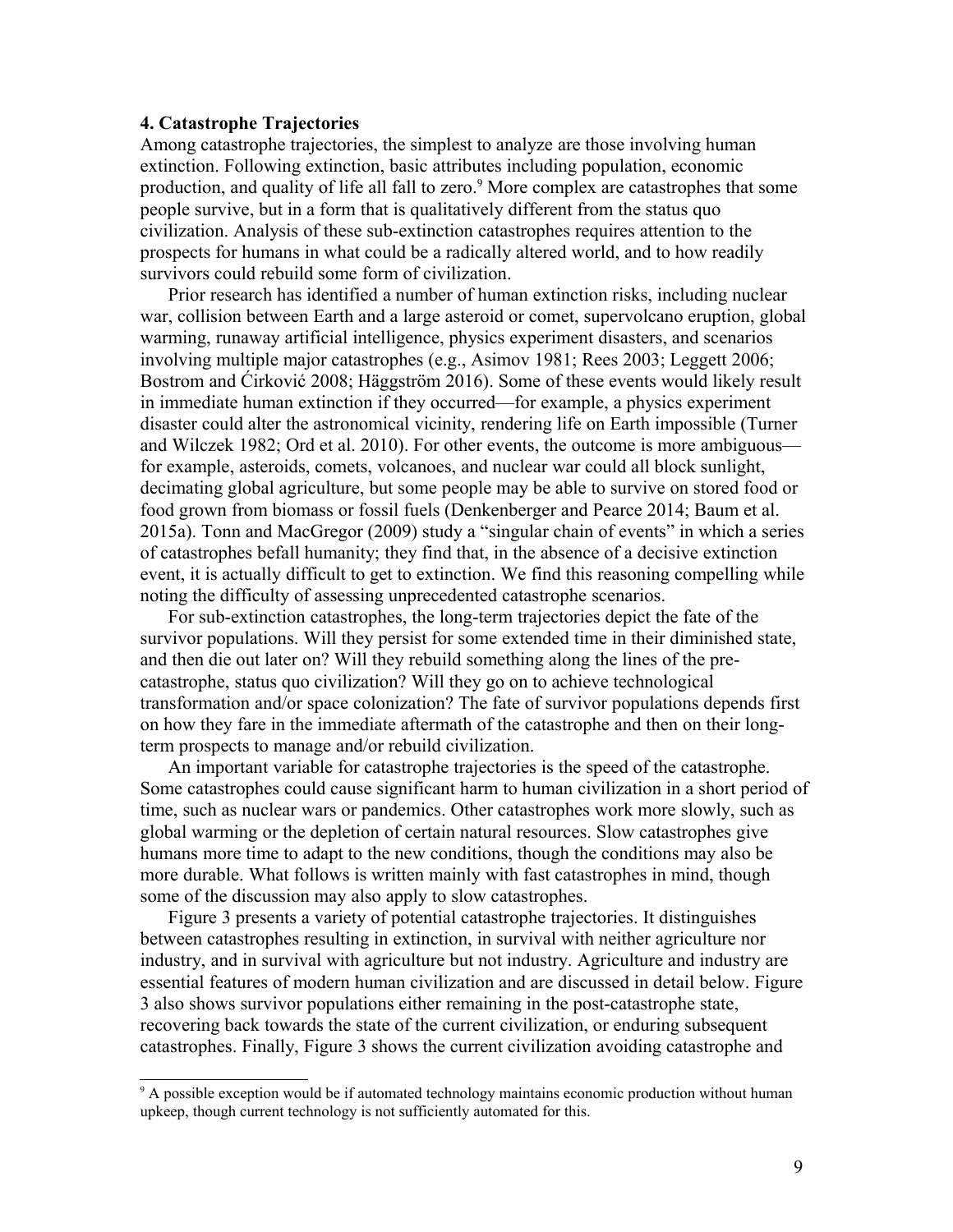maintaining the status quo trajectory, as well as the current civilization and two postcatastrophe civilizations achieving technological transformation and/or astronomical trajectories. These are all among the possible trajectories a post-catastrophe civilization (or the current civilization if it avoids catastrophe) could take. As with Figure 1, these trajectories are for illustrative purposes only; no precision is intended. Additionally, the vertical axis is not labeled for the same reason as with Figure 1.



**Figure 3**. Illustrative catastrophe trajectories.

## **4.1 The Immediate Aftermath**

In the immediate catastrophe aftermath, survivors will need to secure their basic needs, especially food and water. Most of the contemporary human population obtains food and water from civilization: they do not procure their own. This portion of the population could have a relatively difficult time in the immediate aftermath, though this depends on the functioning of civilization. If food and water provision continues, then a relatively large population could survive. Thus, an important question is how resilient the basic functioning of civilization is to major catastrophes.<sup>[10](#page-9-0)</sup> If civilization fails, the survivor population could consist mainly of subsistence farmers, hunters and gatherers, and other people who procure their own basic needs. These people are, at present, often considered among the world's poorest, but post-catastrophe they may be among the best off.

Another group that could fare well is those who prepared for the catastrophe. This could include inhabitants of military bunkers and continuity of government facilities, citizen survivalists ("preppers"), and inhabitants of refuges designed for this purpose (Hanson 2008; Jebari 2015; Baum et al. 2015b; Turchin and Green 2017). These people could have ample food and water, medical supplies, and other resources needed to survive without civilization, as well as resources that can be used to maintain and/or rebuild civilization, such as seeds, tools, and information. It could also include much larger populations if there are large-scale catastrophe preparations. At present, most institutional catastrophe preparation is for smaller, more frequent catastrophes such as earthquakes, hurricanes, and sub-pandemic disease outbreaks. However, there are proposals for preparations for large-scale preparation, such as in food stockpiles or

<span id="page-9-0"></span><sup>&</sup>lt;sup>10</sup> The resilience of civilization to catastrophes is explored in the field of global systemic risk (e.g., Helbing 2013; Baum and Handoh 2014; Centeno et al. 2015).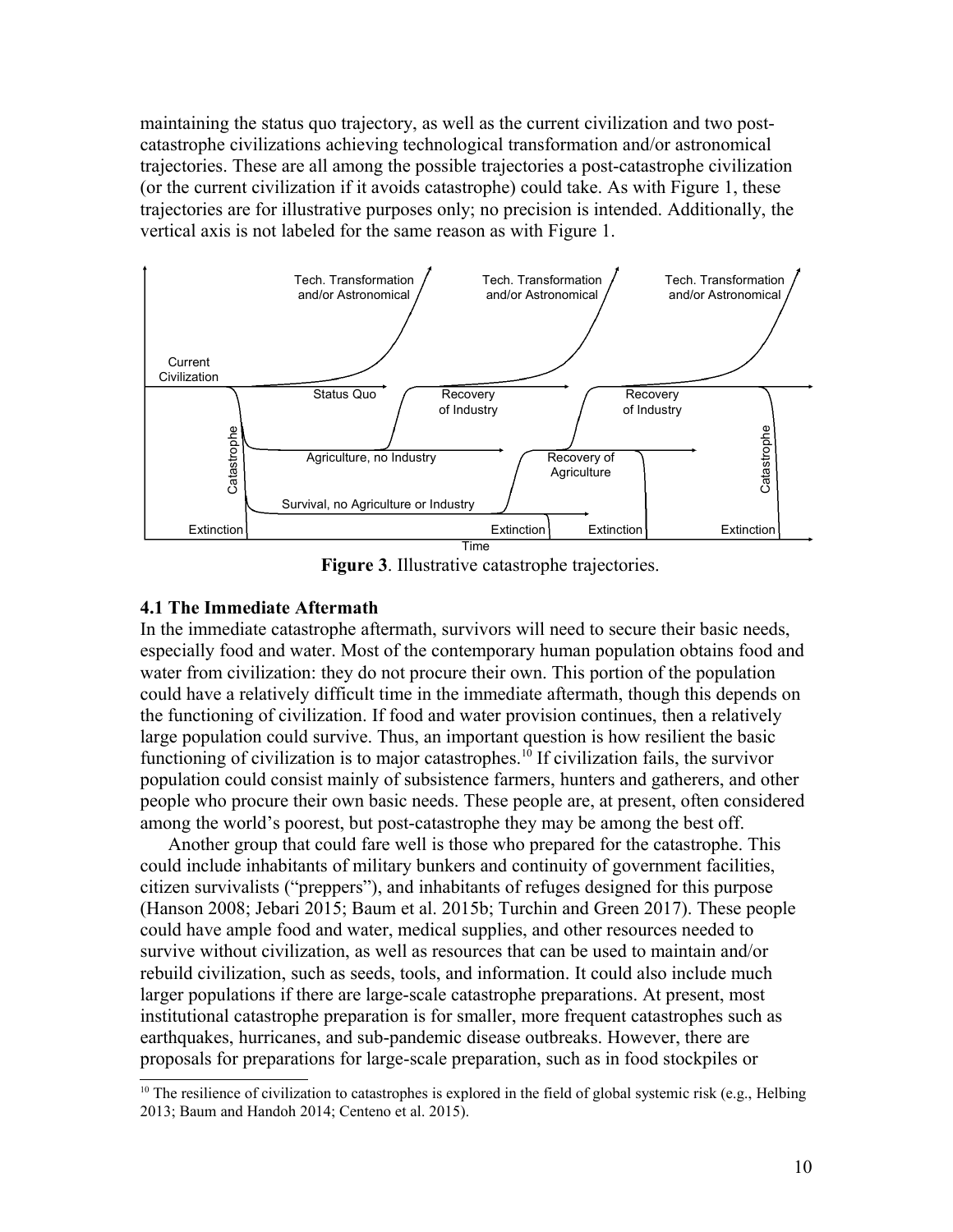alternative means of food production to maintain food through catastrophes that disrupt traditional agriculture (Denkenberger and Pearce 2014; Baum et al. 2015a). If proposals along these lines are implemented, survivor populations could be much larger.

For survivor populations, the availability of appropriate information could be a significant factor. The contemporary population is increasingly urban and lacking in the knowledge of how to survive without civilization. However, contemporary civilization has a lot of information documented in libraries, bookstores, and online. While the internet may not be available post-catastrophe, many libraries and bookstores contain basic information about such matters as how to purify water or grow food. Some libraries and bookstores will even have books that are specifically on the topic of how to survive catastrophes (e.g., Dartnell 2014; Denkenberger and Pearce 2014). If survivors can access this information, their prospects could significantly improve.

The availability of food, water, information, and other resources can depend heavily on the specifics of the catastrophe. For example, some catastrophes could cause major disruptions to agriculture (Section 4.3). Nuclear wars are likely to destroy urban areas in targeted countries. Pandemics will leave built infrastructure intact, and may have limited effect in some areas, such as remote islands and inland areas inhabited by uncontacted peoples.

## **4.2 Successive Generations**

If a population is able to survive the immediate catastrophe aftermath and the subsequent years of potentially turbulent conditions, then its subsequent trajectory will depend on, among other things, its ability to produce additional generations of people. If the initial survivor population is too small, or insufficiently healthy, it may fail to remain viable. The population would also need a suitable age and gender distribution. Note that what matters here is not the total worldwide survivor population, but the survivor population(s) that are in sufficient proximity to reproduce. Small survivor populations in geographically distant locations, such as scattered small bunkers or survivalist camps, may contribute little to future generations.

In conservation biology and related fields, the concept of minimum viable population refers to the smallest isolated population able to survive through genetic and environmental changes, with high (generally greater than 90%) probability, for many generations into the future (Shaffer 1981:132). The probability of surviving and thriving increases with the size of the population. Estimates between 150 and 40,000 have been proposed for the minimum viable human population (Lynch et al. 1995; Impey 2015), though some studies argue against any fixed minimum number (Flather et al. 2011; 2016). Some historical analysis of human genetics suggest that there was a genetic bottleneck of as few as 1,000 to 3,000 individuals (Harpending et al. 1998; Li and Durbin 2011; but see Sjödin et al. 2012). Isolated bands of perhaps just 70 humans may have originally colonized both the Americas and Polynesia (Murray-McIntosh et al. 1998; Hey 2005), suggesting a minimum viable population of roughly 100 to 500 given a favorable environment (Hanson 2008; Daily et al. 1993) such as a dedicated refuge for surviving global catastrophes (Hanson 2008; Baum et al. 2015b; Turchin and Green 2017).<sup>[11](#page-10-0)</sup>

<span id="page-10-0"></span><sup>&</sup>lt;sup>11</sup> It may be possible to recreate a viable human population with advanced synthetic biology technology following a human extinction event (Yampolskiy 2016).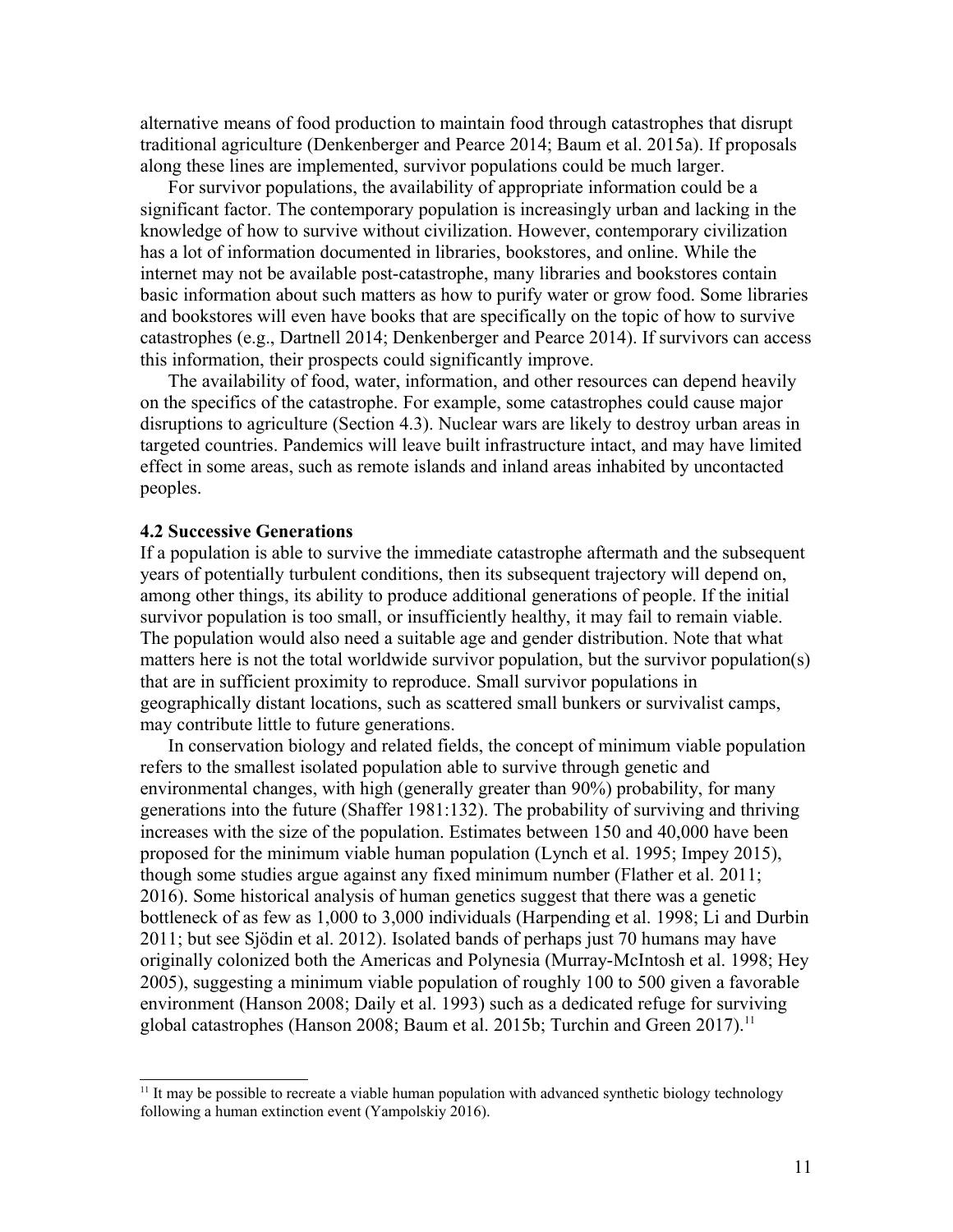However, in an unstructured and potentially inhospitable post-catastrophe environment, such a population may have a low probability of long-term survival.

This research suggests that larger survivor populations are more likely to succeed, especially in unfavorable post-catastrophe conditions. A population that is just large enough for genetic viability may face other ongoing threats, such as disease, natural disasters, or internal strife. The corresponding trajectory could be low for a period of time before going to zero. That period of time could involve numerous generations, just as small populations on small, remote islands have persisted in isolation for numerous generations. (Certain catastrophe scenarios, such as extreme pandemics, may leave survivors only on small, remote islands.) However, it is unlikely that such populations could avoid a terminal catastrophe for thousands or millions of years into the future, in contrast with a larger population. Indeed, a small survivor population could die out much sooner, such as due to natural disasters, resource overexploitation, internal strife, and/or other factors.

Alternatively, an initially small population could grow much larger. This is especially likely if the population is on a continent, a large island, or a small island that is sufficiently near a continent or large island that the population can reach the larger landmass. Since this is where the overwhelming majority of the current human population resides, there is a high likelihood of survivors in these places, except perhaps in certain catastrophe scenarios that specifically affect the core population, such as extreme pandemics. If there are small survivor populations on or near continents or large islands, they will have an abundance of land to spread out on, making it feasible to grow their population to much larger numbers. However, whether the population, economy, and other attributes can recover to pre-catastrophe levels depends on other factors, in particular regarding agriculture and industry.

#### **4.3 Agriculture**

Long-term trajectories could depend heavily on whether agriculture is maintained through the catastrophe or whether it is redeveloped afterwards. Agriculture has played a central role in human civilization to date, and it is difficult to imagine post-catastrophe populations recovering advanced civilization without agriculture. Thus, analysis of longterm catastrophe trajectories should consider prospects for agriculture.

A major catastrophe could significantly alter how humans obtain food. Modern industrial agriculture requires complex resource inputs, supply chains, and labor pools that could be vulnerable to a variety of large catastrophes. For example, Huff et al. (2015) find that major food shortages could occur from pandemics that disrupt the labor supply. More dramatic disruptions to agriculture could come from catastrophes that send particulate matter into the atmosphere, including nuclear war, volcano eruption, and asteroid collision, which send dust into the atmosphere, lowering surface temperatures and reducing sunlight and precipitation over a period of years (Xia et al. 2015).

Catastrophes that disrupt industrial agriculture could see survivors obtaining food via other means, including temporary food stockpiles, food grown from biomass or fossil fuels, or hunting and gathering (Denkenberger and Pearce 2014; Baum et al. 2015a). Hunting and gathering could be especially viable if the human population crashes, leaving an abundance of naturally growing food readily available. Indeed, there is some evidence that at least some hunter-gathers are able to meet their basic needs with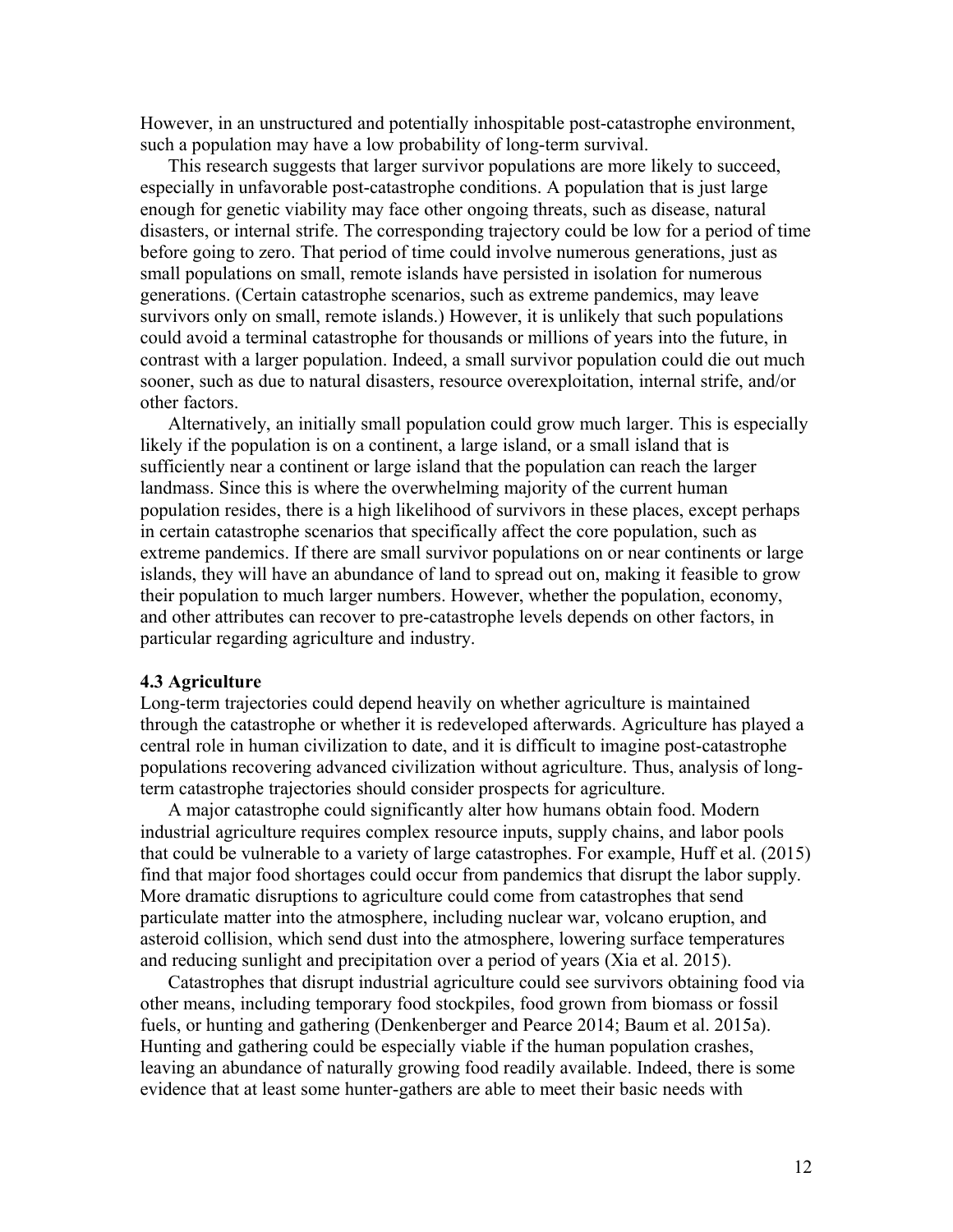relatively few hours of effort, though this is a point of debate in anthropology (e.g., Bird-David 1992). Furthermore, hunter-gathers may be especially likely to survive some catastrophes, since they often are among the remote uncontacted peoples that would likely survive catastrophes such as pandemics. Thus, despite the dominance of agriculture among pre-catastrophe populations, survivor populations could be hunters and gatherers.

For catastrophes that leave a larger portion of the population intact, agriculture is more likely to endure. Much of the large contemporary urban population has little firsthand experience with either agriculture or hunting/gathering, but it is accustomed to thinking of agriculture as a primary means of food production. Furthermore, information about agriculture is widely documented in libraries and bookstores, as are agriculturally productive species, both of which could be sought out by survivors. This cultural and material legacy makes the survival or rapid redevelopment of agriculture more likely.

Figure 4 presents two illustrative probability distributions of the redevelopment of agriculture. Each version contains three parts: boxes representing the probabilities that agriculture is never lost and that it is never redeveloped (x and z), and a curve showing a probability distribution from the time that the catastrophe occurs to the time the survivor population dies (ya and yb). Each version shows it being most likely that agriculture is lost and later recovered and least likely that the survivor population dies without recovering agriculture (i.e.,  $z < x <$ ya|yb). Figure 4a shows the survivor population being most likely to recover agriculture shortly after the catastrophe and successively less likely to recover agriculture as time goes by, whereas Figure 4b shows the opposite. Figure 4 is presented for illustration only and should not be treated as a best-guess probability distribution estimate. For example, a best-guess would probably not show the yb curve as the mirror image of the ya curve: instead of having the same curvature, it would likely have a more gradual curvature.





A variety of factors can inform the crafting of agriculture redevelopment probability distributions along the lines of Figure 4. Some of these point to it being more likely that agriculture would be redeveloped sooner, as in Figure 4a. The first post-catastrophe generations would benefit from strong cultural memories of agriculture, including how it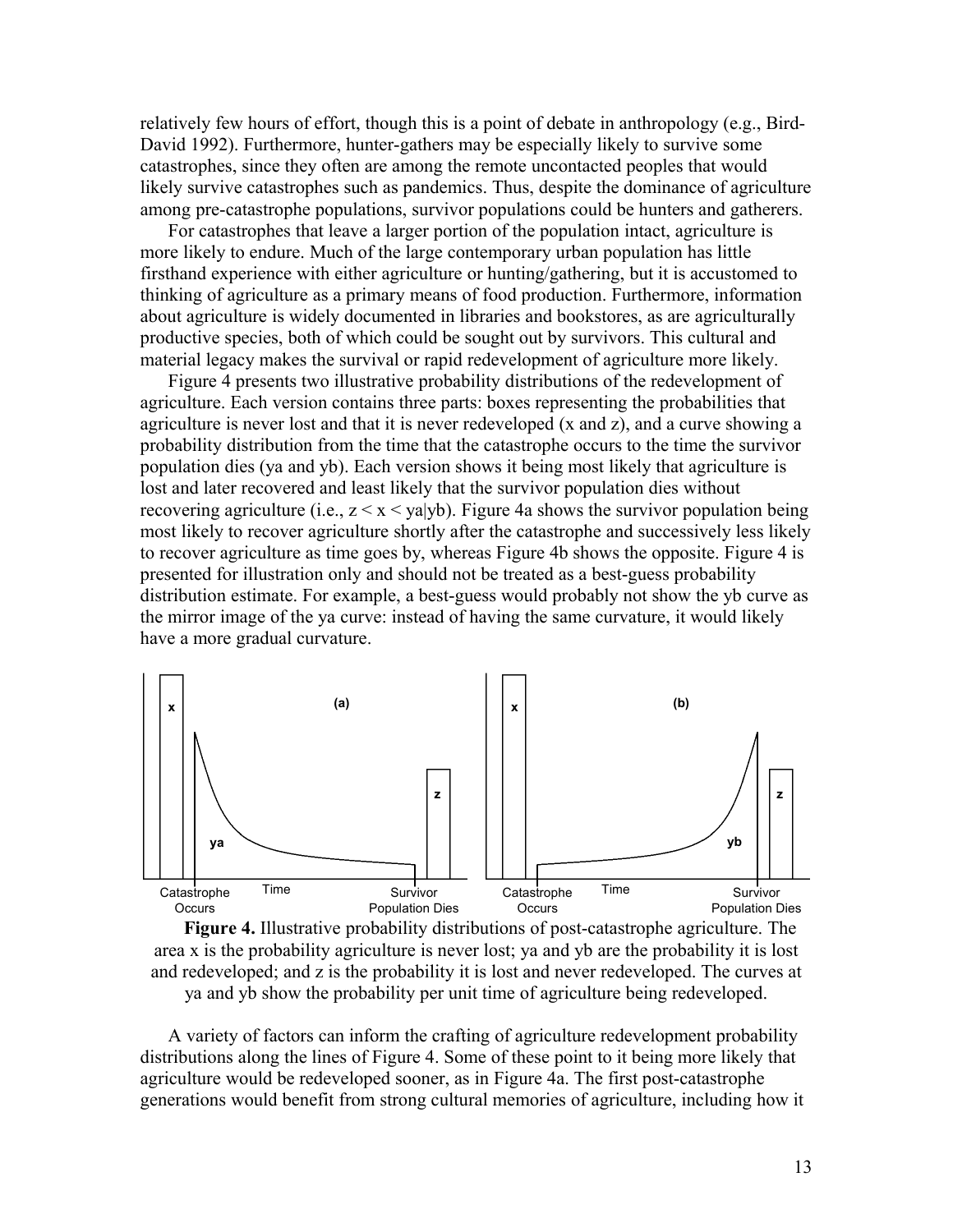works and the fact that it can produce lots of food. This could lead them to seek to redevelop agriculture and could also facilitate their success. Furthermore, they may have access to important crop and livestock species. These species were developed over thousands of years to maximize productivity and nutritional value, and in this regard are much better than the ancient varieties. Some more recent varieties, such as RoundUp Ready® crops designed to resist a chemical herbicide, may fail to produce significant yields in the absence of modern agriculture, but heirloom varieties would still be considerably more productive than what was available to early humans. These species would likely be more available immediately following the catastrophe; as time goes by, absent human intervention, they may die out or be lost. The availability of grains may be particularly important. Because grains are suitable for long-term storage and transportation, they are easily taxed and thus support the formation of states. Fortunately, modern grains are widely available across all major world regions.

On the other hand, immediately following the catastrophe, agricultural land may be damaged from salination, topsoil depletion, and other effects of modern industrial agriculture. Accessible mineral reserves of phosphorus, a crucial fertilizer, will also be largely depleted (Cordell and White 2011). These conditions would gradually improve over time, improving agriculture prospects for later post-catastrophe generations. If these factors dominate, then the probability distribution for redeveloping agriculture may look more like Figure 4b.

If agriculture does not quickly recover, then prospects for agriculture could depend on fluctuations in Earth's climate. Over the past million years, the climate has fluctuated between cold (glacial) and warm (interglacial) periods, with interglacials occurring every  $\sim$ 100,000 years and lasting for  $\sim$ 15,000 years (Archer 2008).<sup>[12](#page-13-0)</sup> Earth is currently in an interglacial, the Holocene, which began  $\sim$ 10,000 years ago; the previous interglacial, the Eemian, spanned from  $\sim$ 130,000 to  $\sim$ 115,000 years ago (Dahl-Jensen et al. 2013). The rise of agriculture—and the civilization it permits—coincide with the Holocene interglacial, i.e. the last 10,000 years. This may not be a coincidence: the favorable Holocene climate may have been a prerequisite for the development of agriculture (Richerson et al. 2001).

The Holocene's warm climate alone may not have been sufficient. Ice core data suggest that the Holocene has a relatively stable climate compared to previous interglacials (e.g., Petit et al. 1999). Meanwhile, archaeological evidence suggests that the human lineage has had similar cognitive capabilities for  $\sim$ 250,000-300,000 years (McBrearty and Brooks 2000; McBrearty 2013). This suggests that agriculture can only plausibly be developed during some interglacials. As a rough starting estimate, the historical data suggest one third of interglacials are suitable, since three interglacials have occurred in the last 300,000 years, but these data are too sparse to produce reliable conclusions.

Early post-catastrophe climates will differ from early Holocene conditions in one important respect: heightened atmospheric greenhouse gas concentrations. Climate models project anthropogenic greenhouse gas emissions to extend the current interglacial for  $\sim$ 30,000 to  $\sim$ 500,000 years (Archer and Ganopolski 2005; Herrero et al. 2014). This does not necessarily make the early redevelopment of agriculture more likely, because

<span id="page-13-0"></span><sup>&</sup>lt;sup>12</sup> Patterns with frequencies of  $~41,000$  years and  $~23,000$  years are also observed; see e.g. Haqq-Misra (2014).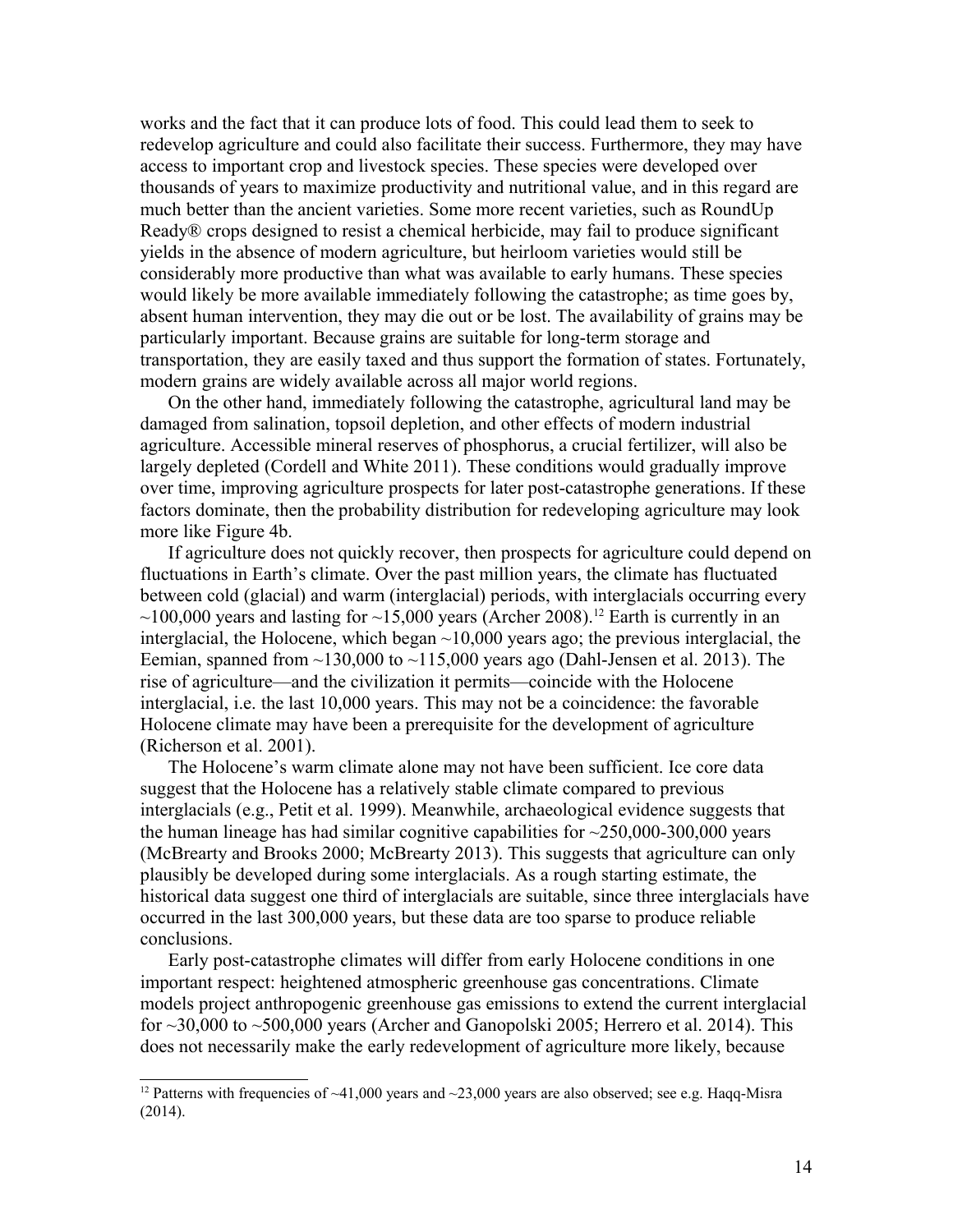emissions are making Earth's climate substantially different than in the early Holocene. Indeed, a warmer world could pose substantial risks to survivor populations, including through ecological changes such as desertification, or greater viability of certain diseases. However, post-catastrophe emissions would presumably be minimal, causing climates to gradually cool.[13](#page-14-0) At some point in the future, before the next glacial period, the survivor population may experience conditions similar to the early Holocene—though perhaps not with the same stability.

Taking these various factors into account, we tentatively estimate agriculture probabilities as shown in Figure 5. Figure 5 is shown as a hand-drawn sketch to emphasize our tentativeness. Figure 5 shows a substantial probability of agriculture not being lost (box x) and a much smaller probability of it never being redeveloped (box z). It further shows some probability of agriculture being quickly redeveloped (the far-left peak of the curve above y). The probability per unit time of the redevelopment of agriculture then quickly falls as survivors struggle under heightened atmospheric greenhouse gas concentrations. The probability per unit time rises again as climates return to something similar to the early Holocene. Finally, the probability per unit time begins an oscillatory pattern corresponding to glacial-interglacial cycles. Figure 5 shows this pattern extending into the indefinite future; in practice, the pattern would eventually fade as Earth shifts into new climate regimes, as caused by the warming and expanding Sun (on time scales of hundreds of millions of years), if not sooner.



**Figure 5.** Tentative probability distribution of post-catastrophe agriculture. The area x is the probability agriculture is never lost; y is the probability it is lost and redeveloped; and z is the probability it is lost and never redeveloped. The curve at y shows the probability per unit time of agriculture being redeveloped.

Figure 5 is hardly the only way to plot probabilities of rediscovering agriculture. Indeed, the probabilities depend on several factors, including the catastrophe scenario (including the severity of the catastrophe and the geographic distribution of survivors), pre-disaster preparations, and future greenhouse gas emissions. Likewise, current (precatastrophe) civilization can improve prospects in several ways. One is to avoid

<span id="page-14-0"></span><sup>&</sup>lt;sup>13</sup> Under most scenarios, there will be some post-catastrophe emissions. For example, carbon dioxide and methane are being released from thawing permafrost (Schuur et al. 2015); this process will continue due to thermal inertia in the climate system unless the catastrophe causes significant ongoing cooling. However, this effect is small relative to the effects from anthropogenic emissions. There may be some scenarios in which the effect is larger, such as scenarios that release the large reservoirs of undersea methane clathrates (on which, see e.g. Buffett and Archer 2004), though these scenarios are less typical.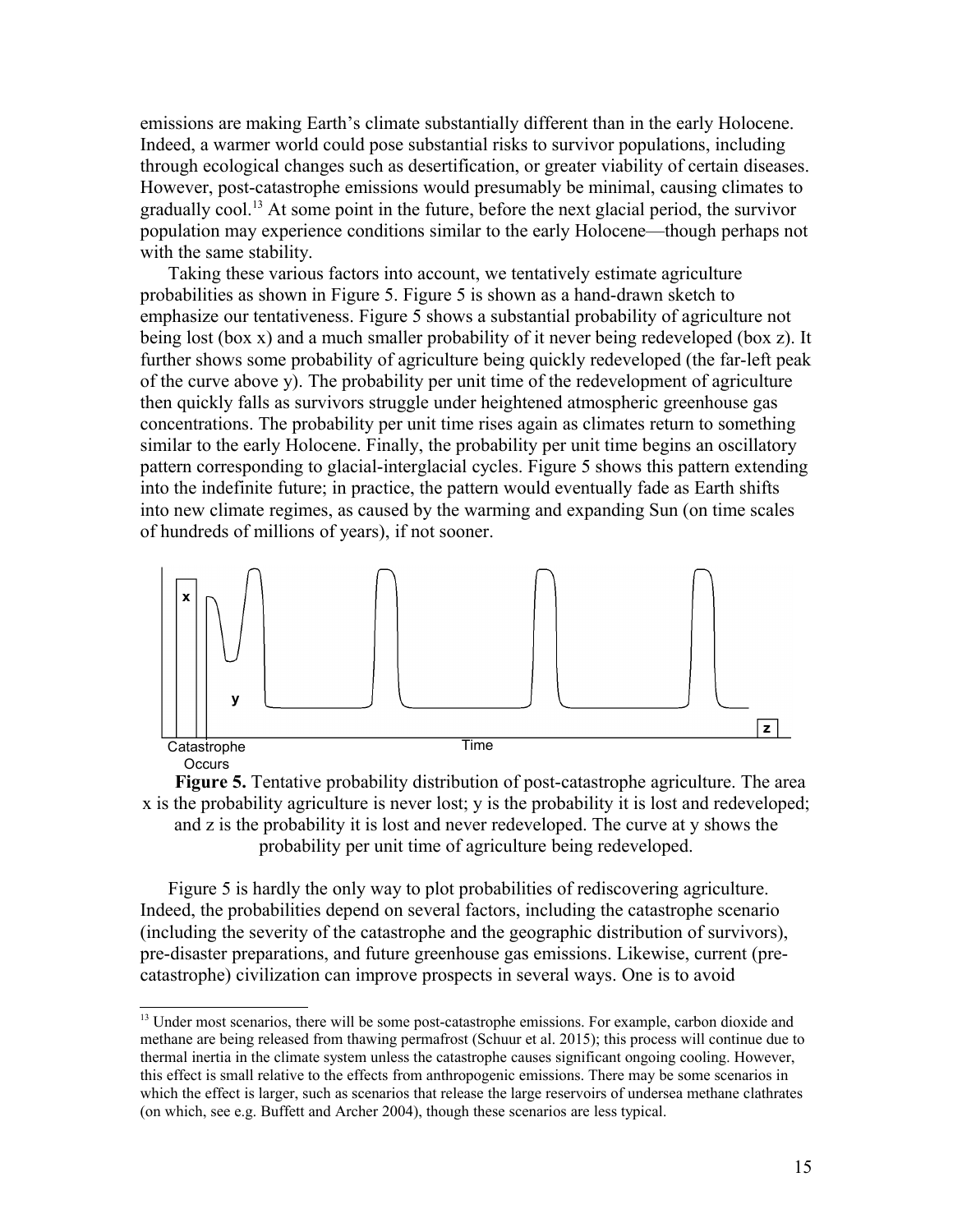catastrophes that would be especially disruptive to agriculture, thereby increasing x. Another is to prepare for the redevelopment of agriculture, such as by preserving heirloom agricultural species, thereby increasing y, especially in early post-catastrophe years. Current civilization can also affect the prospects for redeveloping agriculture by increasing or reducing greenhouse gas emissions. However, the net effect of emissions on the probability of redeveloping agriculture is unclear.

## **4.4 From Agriculture to Industry**

In addition to agriculture, modern civilization also depends heavily on industry, as do prospects for technological transformation and space colonization. The current human civilization developed industry after agriculture, and for good reason: agriculture enables the food surplus needed to develop and work in industry. Likewise, a catastrophe that loses agriculture would likely also lose industry, and industry would only be redeveloped after agriculture, whereas a catastrophe that loses industry would not necessarily also lose agriculture. Long-term catastrophe trajectories will thus depend on whether industry is maintained through the catastrophe or whether it is redeveloped afterwards, for which probabilities could be drawn analogously to those in Figure 4.

The short time—just a few thousand years—between the development of agriculture and the development of industry may suggest that if agriculture redevelops, industry is likely to soon follow.

However, there are reasons to be skeptical of this. First, there is only one data point available: industry developed only once, in Britain, and then spread around the world.<sup>[14](#page-15-0)</sup> One data point does not make for reliable analysis: perhaps typical periods from agriculture to industry are much larger or much smaller than a few thousand years. Second, the historical path from agriculture to industry was circuitous. The Chinese, Greeks, Indians, and Romans were all intellectually advanced agricultural civilizations with large trading networks, but they never developed industry. This suggests that the development of industry could have been less of an inevitability and more of a historical coincidence.

Histories of the industrial revolution offer several explanations. Allen (2009) emphasizes the importance of Britain having expensive labor yet inexpensive energy and financial capital, which combined to stimulate the invention and spread of industrial technologies. Mokyr (2009) emphasizes the Enlightenment and scientific revolution, the fruits of which fed entrepreneurs who were empowered by Britain's institutional structure. Crafts (2010) proposes that both sets of factors may have been important. If the previous industrial revolution was indeed contingent on a long list of factors, prospects for the post-catastrophe redevelopment of industry may be poor, because it is relatively unlikely that a multitude of factors would be present concurrently within a survivor population.

Survivor populations would face substantially different resource availabilities. Some of the historical 'low-hanging fruit' will no longer be available. For example, the cheapest and most accessible fossil fuels have already been burned; if these were crucial for Britain's industrial revolution, then post-catastrophe industry may be technologically or economically infeasible. Similarly, the cheapest and most accessible deposits of metal

<span id="page-15-0"></span><sup>&</sup>lt;sup>14</sup> The fact that industry only developed once may not mean much if it spreads so quickly that multiple independent developments of industry are unlikely.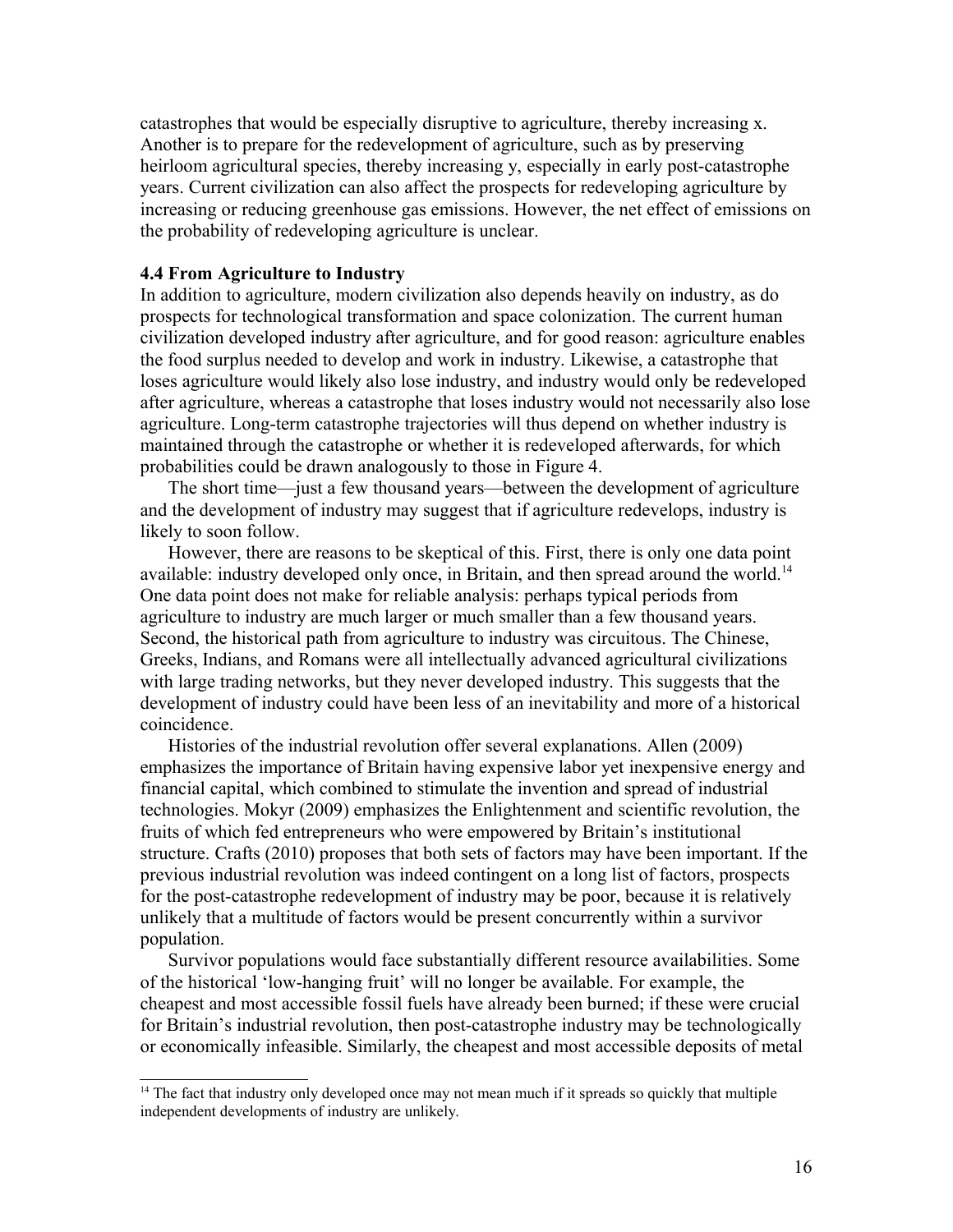ores have also been extracted. These factors all suggest a lower probability for the recovery of industry.

Other factors point in the opposite direction. For energy, wind and hydro will be available and are relatively easy to tap. Hydro power in particular has a high energy return on investment, at least under modern conditions (Hall et al. 2014), and has a large global energy production potential (Zhou et al. 2015), making it a promising energy source for recovering industry. Additionally, while major metal deposits will be depleted, these metals themselves will still be present. Indeed, much of the metal has been processed into more usable forms (e.g., steel instead of iron ore) and is concentrated in cities and landfills, the ruins of which could be a good site for post-catastrophe mining. Some of these materials may not be readily usable, such as damaged plastics or certain metals. For instance, even medieval European forges, which lacked bellow systems, were unable to reach temperatures sufficient to melt iron. Nonetheless, some materials are likely to be usable. And if nothing else, the ruins of industry could provide an enduring proof-of-concept and inspiration to redevelop industry.

Given the different conditions faced by survivor populations, it is likely that any civilization that reemerges post-catastrophe would be different from the current one. If resource depletion is the dominant factor, then successive civilizations would tend to be smaller. Alternatively, if the persistent accumulation of knowledge, concentration of metals and other resources in cities, and optimization of agricultural species is the dominant factor, then successive civilizations would tend to be larger. Our present expectation is that successive civilizations will tend to be smaller, due mainly to the depletion of fossil fuels, but we caution that conclusions on this matter cannot be made with confidence at this time.

It is more difficult to project post-catastrophe labor, intellectual, and economic conditions. The catastrophe could decimate the labor supply, but it could do the same for labor demand, with an unclear net effect on the cost of labor. Early post-catastrophe populations may retain some Enlightenment and scientific intellectual tendencies, though this is less likely if survivors hail mainly from pre-catastrophe populations of huntergatherers and subsistence farmers. Alternatively, survivors could view industry as a cause of the catastrophe and therefore something to be rejected. If industry is not redeveloped within the first few post-catastrophe generations—for example, if it must wait until a future interglacial period—then these social conditions become especially opaque.

Taking these various factors into account, we tentatively estimate industry probabilities as shown in Figure 6. Figure 6 specifically shows the probability distribution of the recovery of industry at different times given the presence of agriculture. It shows a relatively small probability that industry will not be lost  $(x)$ , corresponding to catastrophe scenarios in which neither agriculture nor industry are lost. It shows comparable probabilities for industry being or not being recovered, given its loss (y and z). The large z (especially compared to z in Figure 5) is due to the possible historical contingency of the British industrial revolution, as well as the possible narrow time window for industry to redevelop (a few thousand years during interglacials). Finally, Figure 6 shows that industry is likely to be redeveloped sooner after the catastrophe occurs (the curvature of y), due to the social and intellectual advantages that may be retained by the survivor population immediately following the catastrophe.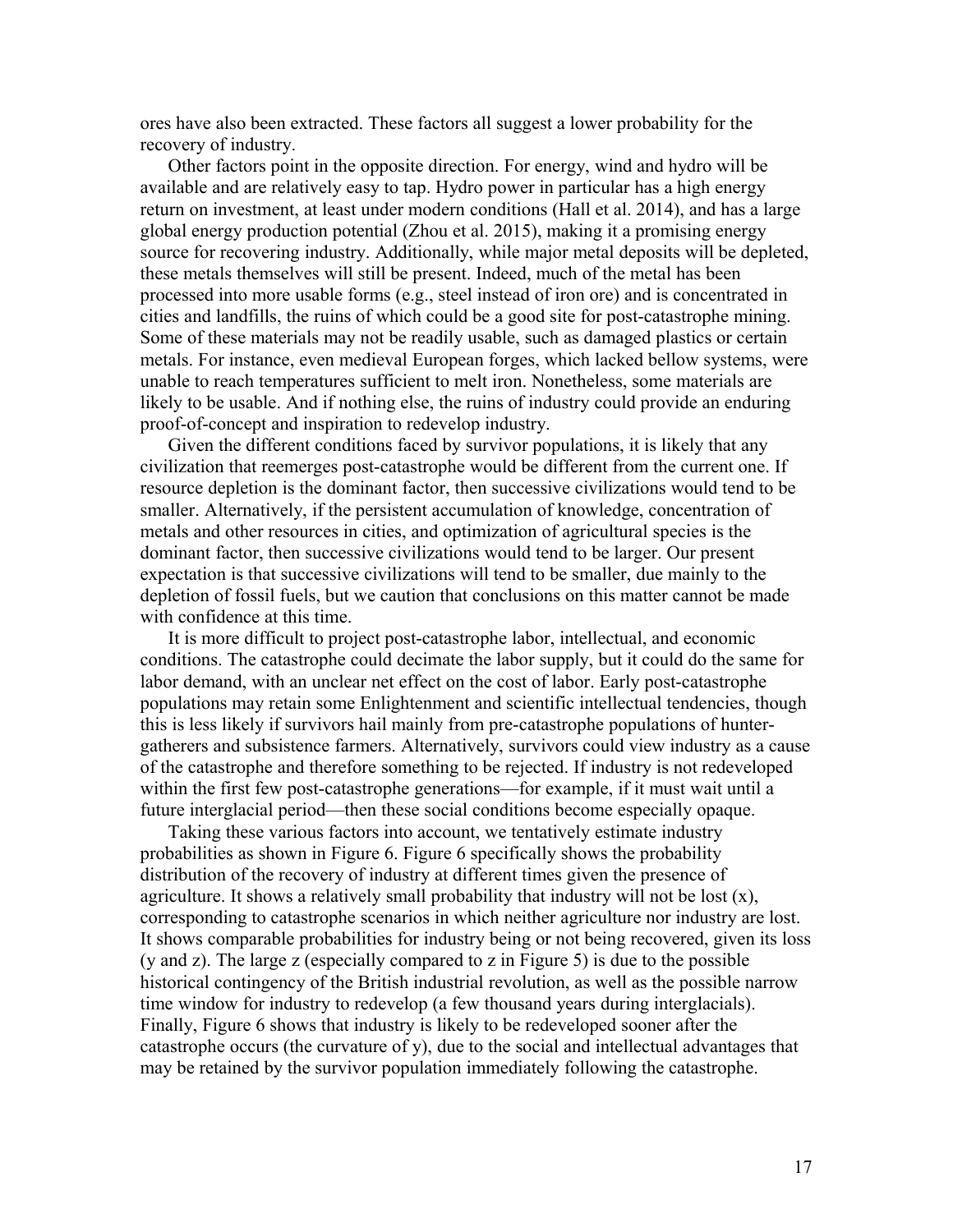

**Figure 6.** Tentative probability distribution of post-catastrophe industry. The area x is the probability industry is never lost; y is the probability it is lost and redeveloped; and z is the probability it is lost and never redeveloped. The curve at y shows the probability per unit time of industry being redeveloped.

#### **5. Sketches of Technological Transformation and Astronomical Trajectories**

A hallmark of technological transformation and astronomical trajectories is that they could both enable rapid expansion of human civilization. (Technological transformation could also lead to catastrophe.) The corresponding trajectories may be similar for both technological transformation and astronomical trajectories and are thus worth considering together before diving into the details of each type of trajectory.

Figure 7 presents several possible trajectories. Each trajectory begins with exponential growth and then goes on a different path. There are two sets of trajectories, one of which lags the other. The leading trajectory shows  $2<sup>t</sup>$  during the exponential growth phase, while the lagging trajectory shows  $2<sup>t-n</sup>$ , with t denoting time and n being an arbitrary finite positive number. The lagging trajectory thus shows delayed technological transformation or space colonization. Figure 7a shows exponential growth continuing indefinitely. Figure 7b shows exponential growth continuing until some fixed size limit is reached, which could be some sort of carrying capacity. Figure 7c shows exponential growth continuing until some fixed point in time is reached. Finally, Figure 7d shows exponential growth continuing until some fixed point in time is reached, at which point civilization crashes. A delay in technological transformation or space colonization results in a long-term reduction in the trajectory in all cases except 7b.

These are not the only possible trajectories. For example, growth could follow a nonexponential curve, or it could taper off gradually, such as in a logistic curve. Trajectories could also oscillate, similar to the rises and falls of civilization in catastrophe and recovery trajectories. Or, trajectories could combine elements from multiple curve types, for example if civilization stops growing as in (b) or  $(c)$ , and then crashes as in (d), or if civilization branches into different populations with different trajectories. Figure 7 is not intended to be exhaustive, only illustrative of some important possible types of trajectories.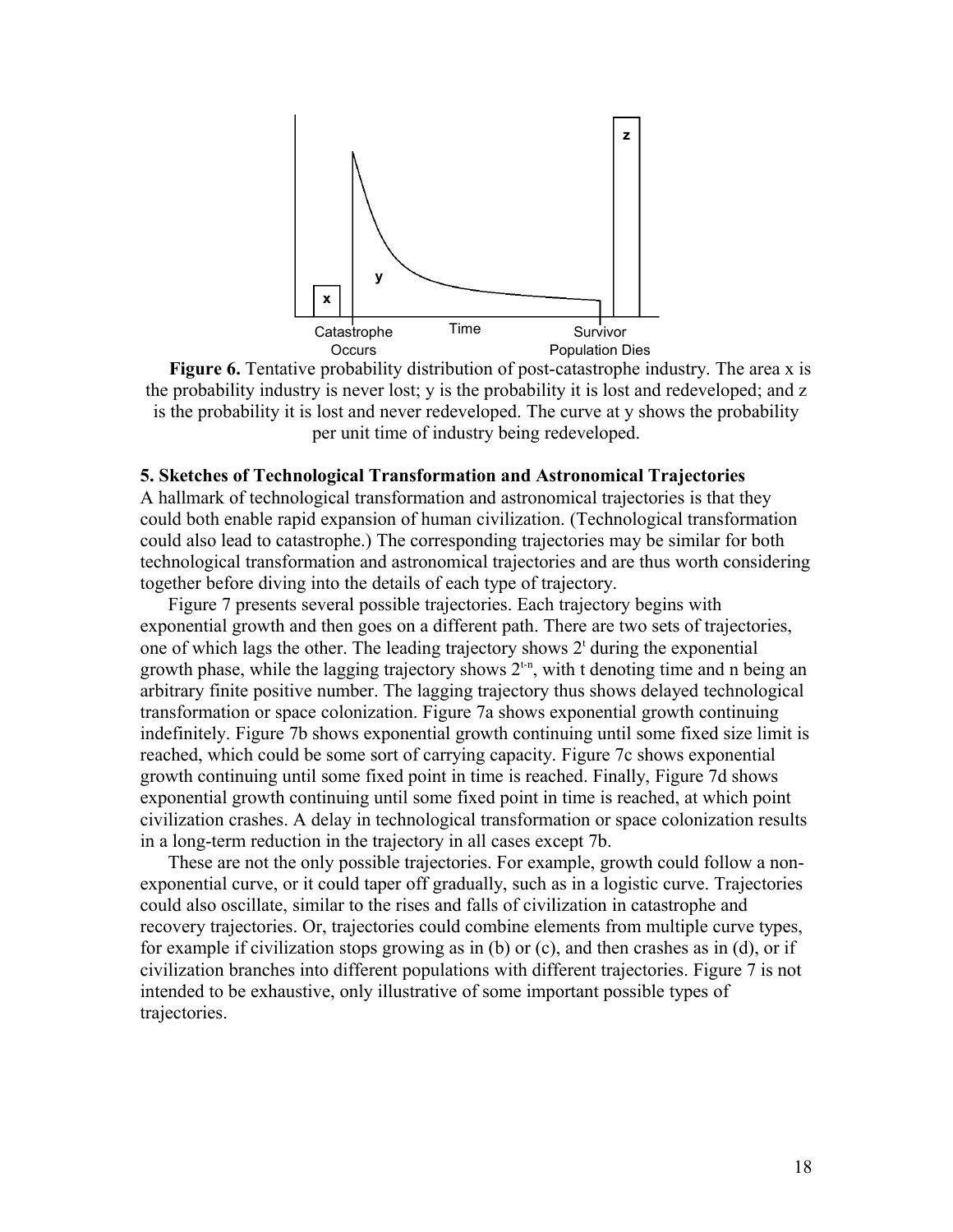

**Figure 7**. Illustrative technological transformation and astronomical trajectories, including baseline and delayed (by n units of time) exponential growth trajectories for four trajectory types.

## **6. Technological Transformation Trajectories**

Human civilization is currently going through a period of rapid technological change. The status quo trajectory is likely to bring much technological progress. Because of this, it can be difficult to distinguish between status quo and technological transformation trajectories: the status quo trajectory would seem to be one of at least some technological transformation. However, for the technological transformation trajectories, we have in mind an even more profound set of technologies that, if developed, would put human civilization in a fundamentally different place than what may be reached via status quo trajectories. These technologies are often associated with the concept of "technological singularity" because they portend a state change in human civilization (Sandberg 2010). The change can be good or bad, depending on the details of what precisely happens, and depending on one's ethical perspective. Indeed, compared to status quo and catastrophe trajectories, the evaluation of technological transformation trajectories can be especially sensitive to subtle differences in ethics.

To illustrate technological transformation, this section describes several classes of potential breakthrough technology: nanotechnology, biotechnology, and artificial intelligence. These are not necessarily the only potential breakthrough technologies, but they are among the most widely discussed and perhaps also the most plausible. We review these technologies to convey a sense of the transformation that may be possible and then analyze implications for long-term trajectories. The discussion focuses on trajectories involving technological catastrophe or positive outcomes on Earth; positive outcomes in outer space are discussed in section 7 on astronomical trajectories.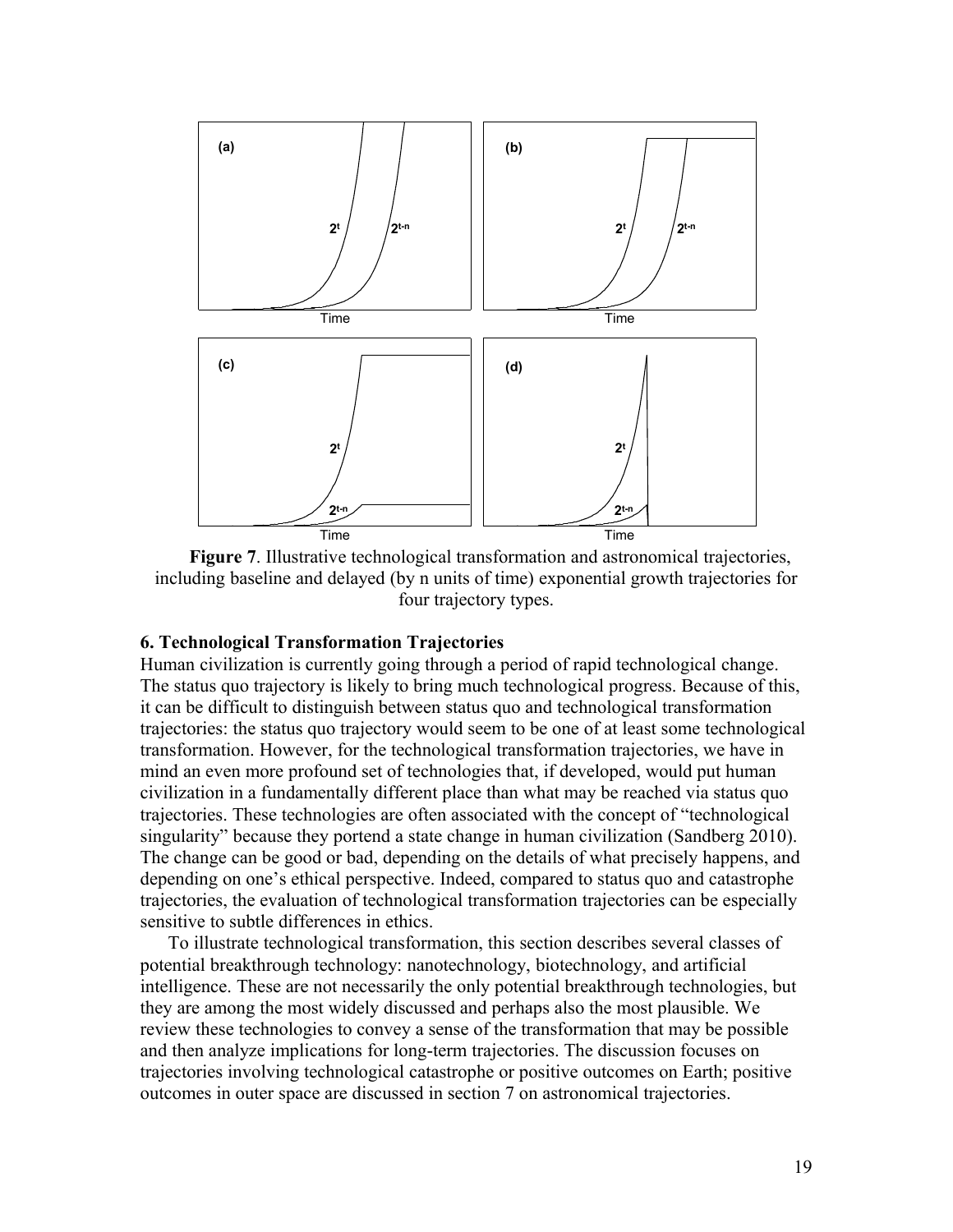## **6.1 Nanotechnology**

Nanotechnology refers broadly to technology with nanometer-scale components. Nanotechnology is in increasingly wide use with applications in many areas including sunscreens, textiles, and medicine. It is an important area of technology but not particularly transformative. The form of nanotechnology that, if built, is more likely to be transformative, is known as atomically precise manufacturing (APM), which is the assembly of materials with atomic precision. While some doubt the feasibility of APM (Smalley 2001), proof-of-principle can be found in certain biomolecules, such as ribosomes (Freitas and Merkle 2004), and scanning tunneling microscopes, which can perform rudimentary APM (Møller et al. 2017).

If full development of APM is achieved, it could bring a dramatic transformation in human civilization's ability to manufacture a wide range of products. Drexler (2013) terms this "radical abundance", as APM could help eliminate major problems in the fields of food security, treatable diseases, clean energy, and global warming (via clean energy and the manufacture of devices to remove carbon dioxide from the atmosphere<sup>[15](#page-19-0)</sup>). APM could also cause problems, such as via enhanced production of weaponry, though this depends on which weapons are built and how they are used. Finally, APM could greatly facilitate space travel, enabling astronomical trajectories, such as by improving the cost and performance of spaceship materials (Drexler 2013).

# **6.2 Biotechnology**

Biotechnology is another sector that is already large yet still only scratching the surface of its transformative potential. Biotechnology is used heavily for livestock and crop plants, a practice that dates to the early days of agriculture or even earlier, and continues to this day with increasing sophistication. Perhaps the biotechnology application with the most transformative potential is in the modification or "enhancement" of human nature. Biotechnology is already in use in such things as cochlear implants, which enable the deaf to hear, and in pharmaceutical cognitive stimulants such as modafinil. Future biotechnologies could turn humans into something much more physically and cognitively capable (Bostrom and Sandberg 2009). In doing so, it could transform human civilization into a civilization of one or more new types of beings that can substantially outperform humans in many ways.

# **6.3 Artificial Intelligence**

At the time of this writing, AI is going through a renaissance, with machine learning algorithms powering advances in many sectors including transportation, medicine, finance, military (Maas et al. 2017), and much more. However, current AI is modest in comparison to some expectations of future AI. In particular, it has been proposed that AI could eventually surpass humanity in important respects, with transformative consequences (Miller 2012; Bostrom 2014; Hanson 2016; Sotala 2017). Such AI could be superintelligent, with much-greater-than-human intellectual capacity, and/or superpowerful, with much-greater-than-human capacity to effect change in the world. Depending on the details of its design, such AI could be transformative for human civilization by solving many of its problems, creating massive new opportunities, or,

<span id="page-19-0"></span><sup>&</sup>lt;sup>15</sup> For more on carbon dioxide removal, see e.g. Lackner et al. (2012); Tavoni and Socolow (2013).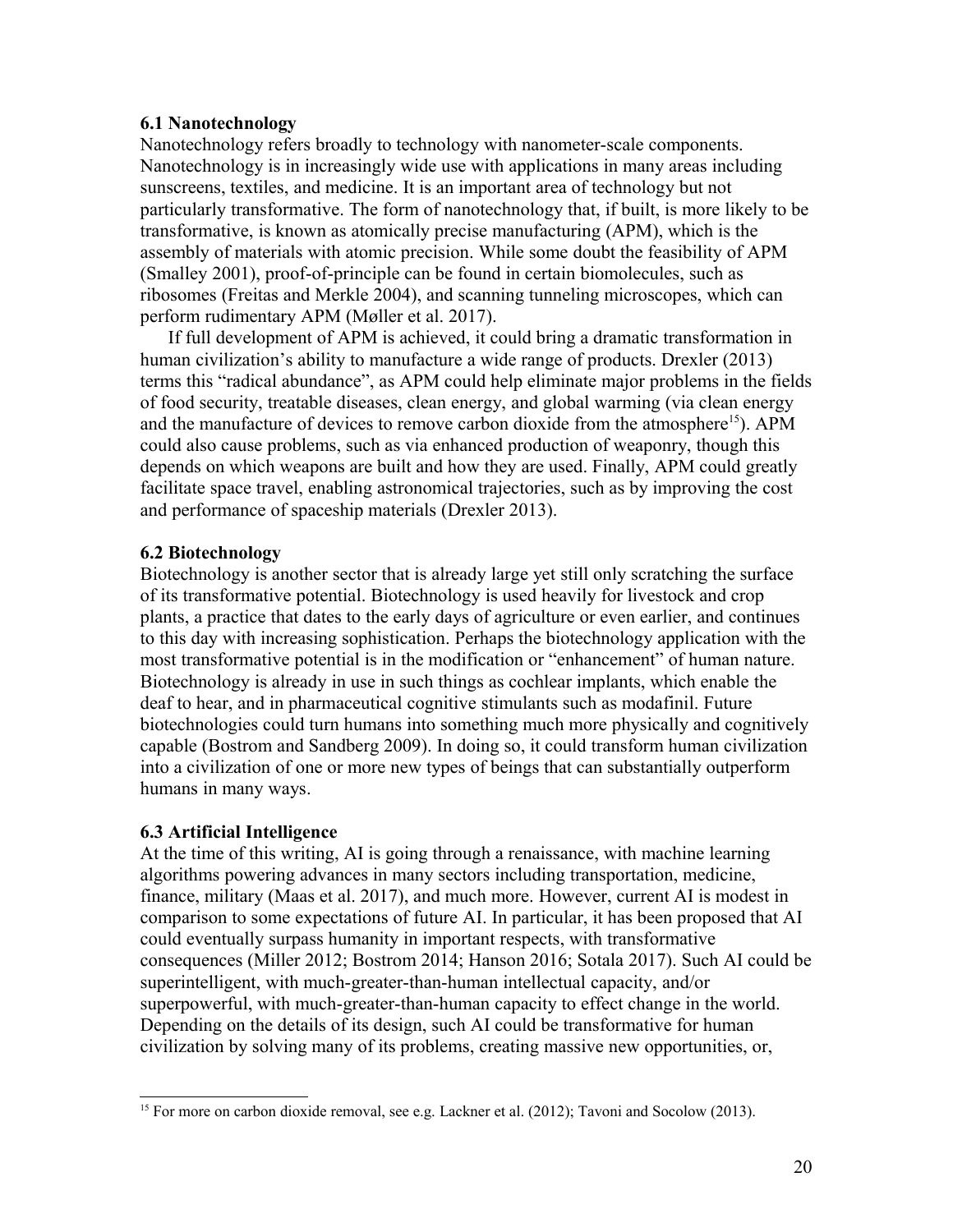alternatively, by causing mass destruction (Miller 2012; Bostrom 2014; Sotala and Yampolskiy 2015; Yampolskiy 2015).

## **6.4 Combinations of Technologies**

Nanotechnology, biotechnology, and AI could combine in transformative ways (Eth 2017). Nanotechnology could transform the production of biotechnology, enabling mass adoption of transformative biotechnologies. Biotechnology might facilitate the development of detailed 'brain emulations' which accurately simulate human beings, creating one form of AI (Hanson 2016). In turn, AI could facilitate the development of nanotechnology and biotechnology. The AI-biotechnology intersection also includes the prospect of mind uploading, in which human minds are 'uploaded' into digital computers, enabling a radically different form of human civilization. Other technologies may also play major roles. Our brief discussion of possible technologies is not intended to be a comprehensive overview—it is intended simply as an overview of the sorts of ways in which technology could transform human civilization.

### **6.5 Technological Catastrophe Trajectories**

The aforementioned technologies could result in several types of trajectories. They could cause catastrophe, such as by nanotechnology being used to mass produce major weaponry, biotechnology being used to engineer deadly pathogens, or AI getting out of control and harming people. Catastrophes from transformative technologies could be considerably more severe than their counterparts involving natural processes or regular technologies: nanotechnology could enable larger wars, biotechnology could enable more severe pathogens, and highly capable AIs could produce uncontrollable disasters. Thus, catastrophes from transformative technologies appear more likely to cause extinction or the loss of agriculture and/or industry. However, for catastrophes of a given severity, the trajectories themselves are likely to be broadly similar regardless of whether the catastrophe is caused by transformative technology or something else.

There is one exception: trajectories involving negative value. Some attributes of human civilization cannot be negative, including population and certain measures of economic production.<sup>[16](#page-20-0)</sup> Others, however, potentially can be. An important one is subjective experience or quality of life. For a given person, subjective experience is negative when, all else equal, they would rather be unconscious—not have any experience at all.<sup>[17](#page-20-1)</sup> This occurs, for example, in medical situations in which anesthetics are used. If a person's aggregate life experience is negative, that person would arguably

<span id="page-20-1"></span><span id="page-20-0"></span><sup>&</sup>lt;sup>16</sup> An example of a measure of economic production that cannot be negative is the amount of money spent on goods and services—people cannot spend negative amounts of money. This measure is seen, for example, in the International Monetary Fund's definition of gross domestic product as "the monetary value of final goods and services—that is, those that are bought by the final user—produced in a country in a given period of time" (http://www.imf.org/external/pubs/ft/fandd/basics/gdp.htm). Other measures of economic production can be negative, for example when it is measured relative to initial resource inputs, in which case economic production could produce something less valuable than the initial inputs. <sup>17</sup> More precisely, subjective experience is negative when a person would evaluate that experience as being worse than the absence of experience, with both being evaluated on their own and not in the context of broader circumstances. There are circumstances in which a person may prefer to have a negative experience. For example, a person may prefer to remain conscious during an extreme emergency, such as a battlefield injury, in order to survive and persevere, even though that would mean enduring great pain.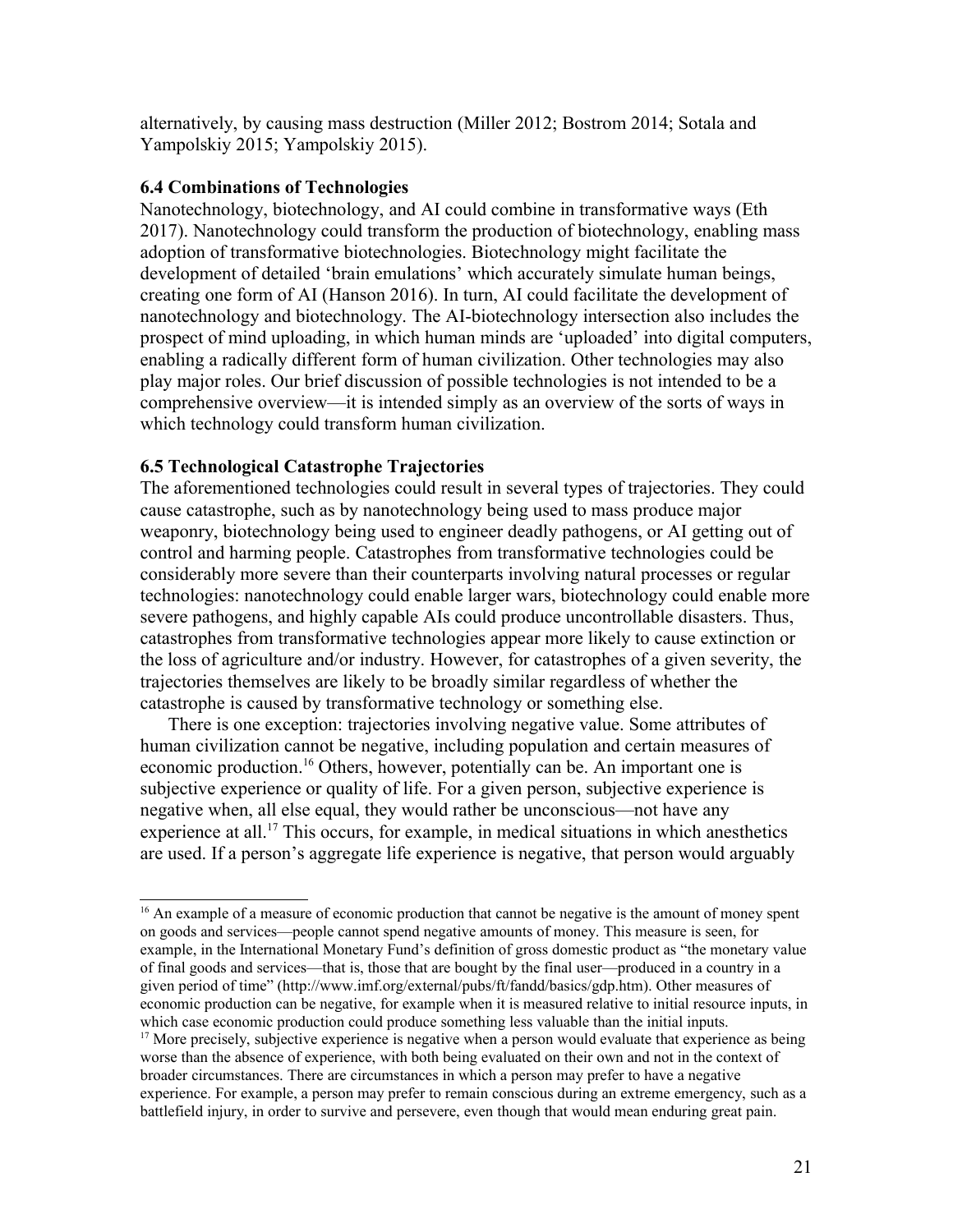(depending on one's ethical perspective) be better off not living, and euthanasia may be an appropriate option.<sup>[18](#page-21-0)</sup>

Fortunately, the current human population would only benefit from anesthesia or euthanasia in uncommon circumstances. The aggregate subjective experience across the total population would appear to be decidedly positive. Furthermore, it is unlikely that this would change under a wide range of status quo trajectories. Even if the status quo changes for the worse, human psychology has considerable adaptive capacity. Thus, studies of subjective wellbeing find that humans are able to maintain a reasonable quality of life even in seemingly bleak circumstances, such as prostitutes in the slums of Calcutta (Biswas-Diener and Diener 2001).<sup>[19](#page-21-1)</sup>

Transformative technologies could bring negative aggregate human subjective experience (Sotala and Gloor 2017). This could occur, for example, by empowering someone or something to push human lives in unbearable ways, such as via mass enslavement or sadism. If transformative technologies are controlled by a small portion of the human population, then they could seek their own benefit to the detriment of everyone else. Alternatively, if autonomous technologies themselves gain control, then they could inflict massive harm. For example, some have worried that an AI designed to improve subjective experience could inadvertently do the opposite, due to subtleties of human psychology that are hard to explain to AI (e.g., Muehlhauser and Helm 2012). If the aggregate would be net negative, then the corresponding trajectory would appear as in Figure 7, except flipped vertically, with negative values instead of positive values on the vertical axis.

Alternatively, transformative technologies could massively improve conditions. They could reduce or even eliminate poverty, disease, environmental degradation, and other major challenges, resulting in excellent versions of status quo trajectories. Transformative technologies could also bring advances that go well beyond the status quo. Some of these involve space colonization, which is discussed further below. However, even just on Earth, much is possible. For example, if human minds are uploaded into computers, they could experience what to them feels like thousands of years in just a few years of conventional calendar time (Hanson  $2016$  $2016$ ).<sup>20</sup> Alternatively, and perhaps even more controversially, it may be possible for transformative technology to outright replace humanity with something superior, thereby bringing a massive improvement to the aggregate value on Earth. Thus, even without space colonization, transformative technology could bring a much-greater-than-status quo trajectory.

Still, over the long-term, any civilization that is only on Earth will presumably have certain limits. Earth is limited in volume, in the mass and atomic distribution of available matter, in the quantity of incoming solar radiation, and in its inhabitable lifetime.<sup>[21](#page-21-3)</sup> Thus,

<span id="page-21-0"></span><sup>&</sup>lt;sup>18</sup> The concept of negative subjective experience is commonly discussed in the context of negative

<span id="page-21-1"></span>utilitarianism and related ethical frameworks (e.g., Smart 1958; Griffin 1979; Benatar 2006; Baum 2008). <sup>19</sup> A possible exception is for populations under highly repressive regimes, especially totalitarian and genocidal regimes, which may create negative subjective wellbeing at larger scales. Additionally, as discussed in Section 4, the total current value may be negative if non-human animal welfare is also accounted for.

<span id="page-21-2"></span><sup>&</sup>lt;sup>20</sup> Of course, thousands of experienced years of negative subjective welfare would be a massive loss, not a massive improvement. The possibility of mind uploading heightens the importance of ensuring positive welfare.

<span id="page-21-3"></span> $21$  These parameters may differ from those considered for near-term limits to growth without technological transformation. Nonetheless, they appear to provide strict upper limits for what a more advanced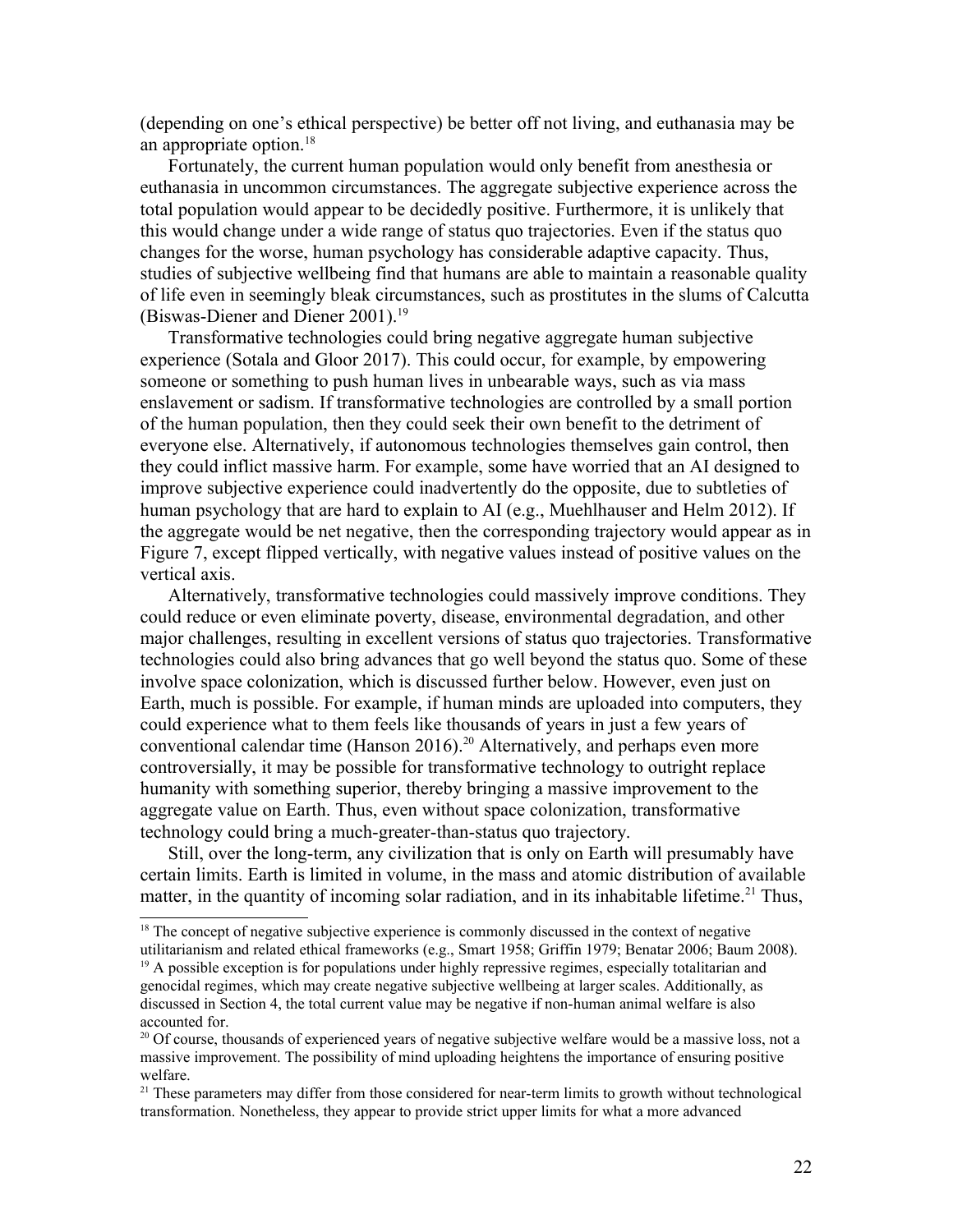without space colonization, the long-term trajectory could grow to high levels, though not as high as is possible in astronomical trajectories, and it would go to zero when Earth becomes uninhabitable. Furthermore, it would go to zero at a similar time as status quo trajectories, if both trajectories make it that long. While a civilization with technological transformation may survive somewhat longer, presumably it would die out as the Sun becomes so large that it engulfs the planet. Thus, without space colonization, technological trajectories would likely look something like Figure 7b, except with an eventual decline to zero, as in Figure 7d. Therefore, we should expect the largest and most long-lasting civilizations to come from space colonization.

#### **7. Astronomical Trajectories**

The status quo human civilization has already done some basic space exploration, and there is active discussion of establishing permanent colonies on extraterrestrial bodies, especially on Mars.<sup>[22](#page-22-0)</sup> However, these space missions are dependent on human civilization on Earth, and likewise are quite small relative to the rest of human civilization. If missions like these will continue to characterize human activity in outer space, then they will have minimal effect on the long-term trajectory of human civilization. In particular, the missions will not significantly increase the total size of human civilization, nor will they increase civilization's longevity. As long as they are dependent on Earth, when Earth civilization eventually dies out, so too will they.

Self-sufficient space colonies could persist for longer. The simplest of these would be self-sufficient versions of the current proposals for small colonies. Perhaps the colonies will be dependent on Earth at first, but gradually become self-sufficient. In that case, they may be able to survive beyond Earth's inhabitable lifetime if they are located further than Earth from the Sun, such as on Mars or certain large moons such as Ganymede or Callisto, or around other stars. If there are only a few such colonies, and if they are of the small size of the colonies currently being proposed, then they would amount to a small tail at the end of the overall long-term trajectory.

The astronomical opportunity greatly increases if colonies can expand themselves on their respective extraterrestrial bodies, just as human civilization has expanded on Earth.<sup>[23](#page-22-1)</sup> This could come, for example, via terraforming, in which habitable atmospheres are engineered on extraterrestrial bodies, and then expanding from small, primarily indoor colonies to outdoor habitation across the entire celestial body. Alternatively, if human minds have been uploaded into digital computers or replaced by AI, then terraforming may be unnecessary for forming large extraterrestrial colonies. In either case, such colonies could come to rival Earth in size, multiplying the size of human civilization by (approximately) the number of colonies.

If extrasolar bodies can be reached, the number of colonies could be quite large. Recent exoplanets research estimates 22% of Sun-like stars have Earth-like planets (Petigura et al. 2013), which would mean that the galaxy contains billions to tens of billions of planets that humans could colonize. If human civilization is in digital instead

technological civilization can do on (or with) Earth.

<span id="page-22-0"></span><sup>&</sup>lt;sup>22</sup> An example of such discussion is the Mars One project, though this project has also been criticized (Do et al. 2016).

<span id="page-22-1"></span><sup>&</sup>lt;sup>23</sup> This sort of advanced spacefaring capacity could also increase the resilience of human civilization—for example, by enabling engineering at astronomical scales, which can increase resilience to cosmic explosions such as supernovae and gamma ray bursts (Ćirković and Vukotić 2016).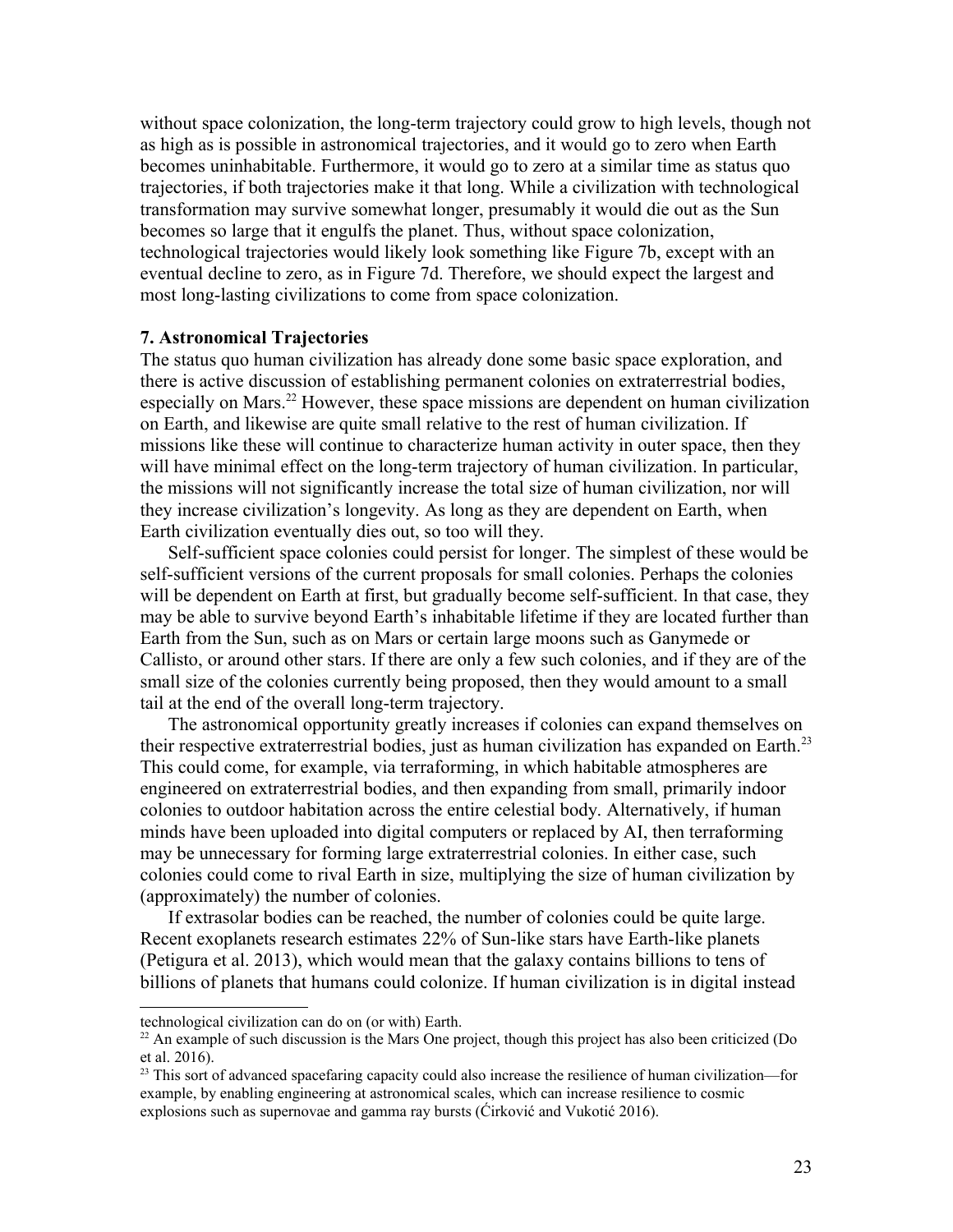of biological form, then the opportunity increases even further. Even if only a small fraction of these planets are reached, human civilization could grow much larger.<sup>[24](#page-23-0)</sup>

This raises the question of how civilization would reach so many destinations. The simplest approach is for humanity to send missions from Earth to each destination. However, with so many destinations, this could strain Earth's resources. A more viable approach would be for colonies to self-replicate, with early colonies launching additional colonies as human civilization gradually spreads out across the cosmos. Indeed, using self-replicating tools could enable space colonization at even intergalactic scales (Armstrong and Sandberg 2013).

The resulting growth pattern may approximate an exponential trajectory, with each colony producing new colonies at some rate. Indeed, prior studies of the hypothetical growth of civilizations in the galaxy have often assumed exponential growth. This assumption is central to the Fermi paradox: if extraterrestrial civilizations expanded exponentially, humans are likely to have observed them. Perhaps there are no extraterrestrial civilizations, in which case it may be feasible for human civilization to expand exponentially. Or perhaps they could not sustain exponential growth at galactic scales, in which case human civilization may also not expand so rapidly across the cosmos (Haqq-Misra and Baum 2009).<sup>[25](#page-23-1)</sup>

There is a geometric reason to expect astronomical expansion at a less-thanexponential trajectory. First, assume that civilization has already maximized value per unit volume, which seems plausible for a civilization that is sufficiently advanced to be able to spread across the cosmos. Second, assume that the civilization is expanding at the maximum possible rate, which may be the speed of light or some other rate given its capacity for expansion. Given that the civilization starts from a small point in space (Earth in the case of human civilization, Earth being a small point in space relative to the rest of the cosmos), the size of civilization would be at most a sphere whose radius increases at the above-mentioned maximum possible rate. With fixed value per volume, this implies that the value of civilization is increasing at a cubic rate, noting that the volume of a sphere is  $(4/3)πr<sup>3</sup>$ .

But suppose that human civilization manages to grow exponentially across the cosmos. What happens next? Some of the possibilities are sketched in Figure 7. (Analogous sketches can be made for growth at cubic or other rates.) In astronomical terms, 7a would be if expansion across the cosmos never slows; 7b would be if a carrying capacity is reached, such as if civilization reaches all the habitable planets in the galaxy or all the habitable galaxies in the universe and can expand no further; 7c would be if there is a time when expansion cannot continue, such as if the expansion of the universe ensures some galaxies are pushed too far apart for civilization to reach any more of them; and 7d would be if space colonies fail at some time, such as if the cosmos becomes uninhabitable due to proton decay, heat death, or some other long-term physical process.

Current understanding of the cosmos suggests that 7d, or a variant of 7d, is most likely: it is unlikely that civilization can persist in the cosmos indefinitely. For example, it is expected that, in about  $10^{14}$  years, all stars will stop shining, and in about  $10^{36}$  years,

<span id="page-23-0"></span><sup>&</sup>lt;sup>24</sup> Still further opportunity could come from constructing "Dyson swarms" around stars to collect most of their radiation (e.g., Armstrong and Sandberg 2013).

<span id="page-23-1"></span><sup>&</sup>lt;sup>25</sup> Although for a counter-argument, which suggests that a colonization project for the reachable universe would be a relatively simple task for a star-spanning civilization of a given level, see Armstrong and Sandberg (2013).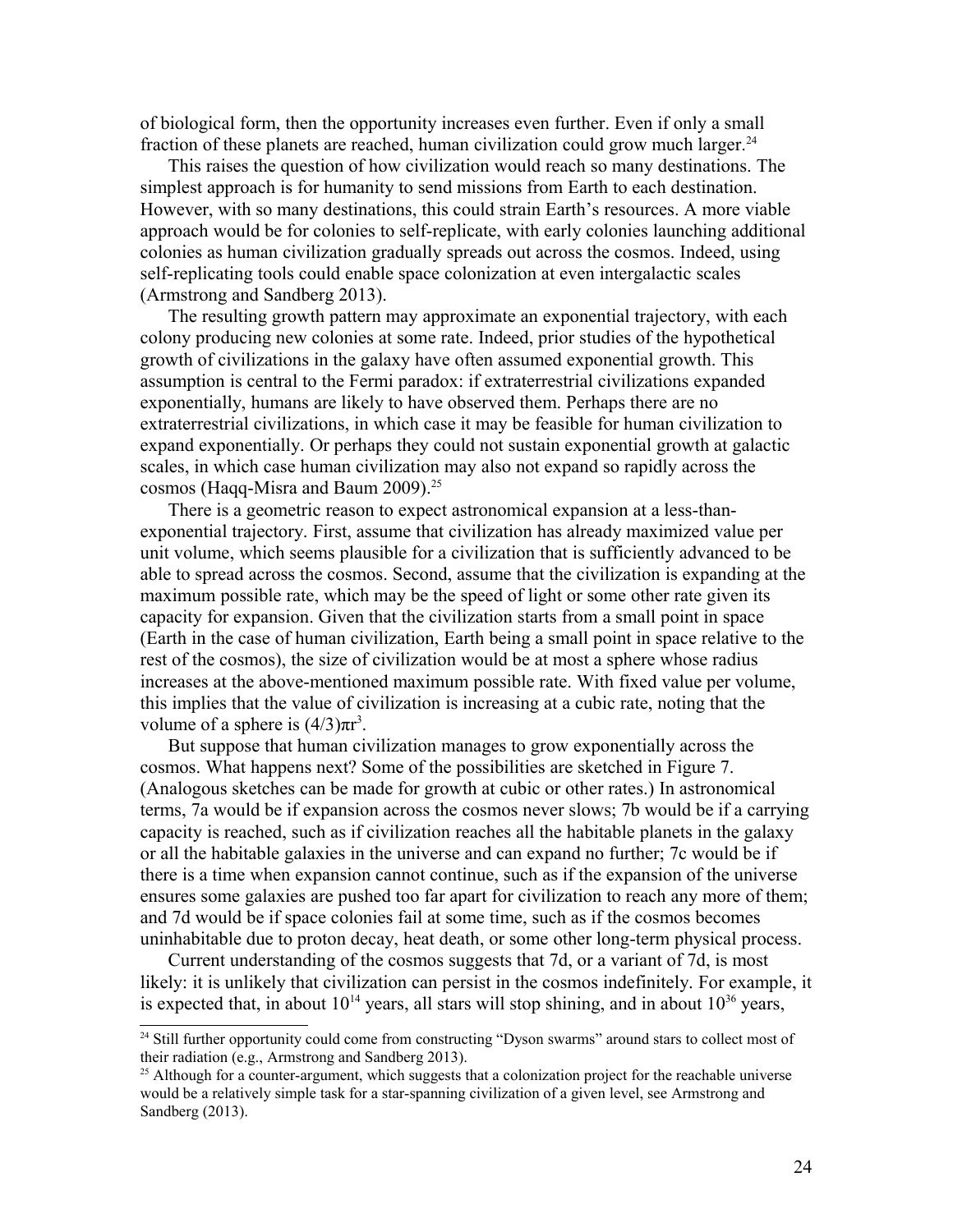proton decay will end matter in its current form (Adams 2008). This is a large but ultimately finite duration. It has been proposed that civilization may be able to move to other universes (Kaku 2005), in which case indefinite survival may be possible, but this physics is speculative and appears unlikely, given what is currently known.

Supposing that human civilization will eventually end, this leaves the question of what may happen in the interim. It is likely that interim trajectories will look broadly similar to 7b for at least an interior geographic core of the civilization. This is because any given finite region of the cosmos presumably has some finite carrying capacity for human civilization, and that an exponentially expanding civilization is likely to reach that carrying capacity long before the region becomes uninhabitable, prompting a crash as in 7d.

After a region's carrying capacity is reached, the trajectory will not necessarily stabilize. The trajectory could decline due to resource depletion and/or competition between populations. Competition on astronomical scales could be analogous to competition between nations or other geographic regions on Earth, potentially pitting planets or star systems against each other; the latter could result in actual star wars.<sup>[26](#page-24-0)</sup> Whereas in the initial growth of civilization, newly colonized regions would lack competition and thus could be developed for the sole benefit of the colonizing population, in later times, the emergence of competition could cause populations to divert resources to defense and conquest, thereby reducing the total size of civilization. The magnitude of the reduction could depend on factors such as the viability of conquest at astronomical scales and the capacity of astronomical scale civilization to endure attack.

At the geographic outskirts of civilization, the trajectory could look more like 7a or 7b. 7a would persist if colonization is slow relative to the size of the accessible cosmos, such that human civilization never fills up the entire region that it potentially could. In this case, the total long-term trajectory would look like 7d.

Finally, it should be noted that space colonization could be net negative according to some metrics (Sotala and Gloor 2017). Space colonization could expand net negatives on Earth achieved via technological transformation (Section 6.5). Alternatively, space colonization could bring net negatives even when conditions on Earth are net positive. Outer space is a less hospitable environment than Earth, which could make net negatives more likely. It is further conceivable that the outer space environment may be conducive to oppressive regimes and/or violent conflict that also yield net negatives. As with technological transformation, if space colonization would bring net negatives, then the trajectories would look like those in Figure 7, except flipped vertically.

#### **8. Discussion and Conclusion**

This paper has presented a range of ethical and empirical aspects of the long-term trajectories of human civilization. This is in contrast with most prior research, which focuses on near-term trajectories, perhaps due to a mix of ethical favoritism for the nearterm and scientific reluctance to take on the seemingly more speculative nature of longterm trajectories. In this paper, we hope to have shown that the long-term trajectory is both an important topic and one on which intelligent things can be said. We also hope to

<span id="page-24-0"></span><sup>&</sup>lt;sup>26</sup> The astronomical distances involved here make this situation not exactly analogous to competition on Earth. For example, communication is much slower at distances of light years or more, which precludes certain types of military tactics.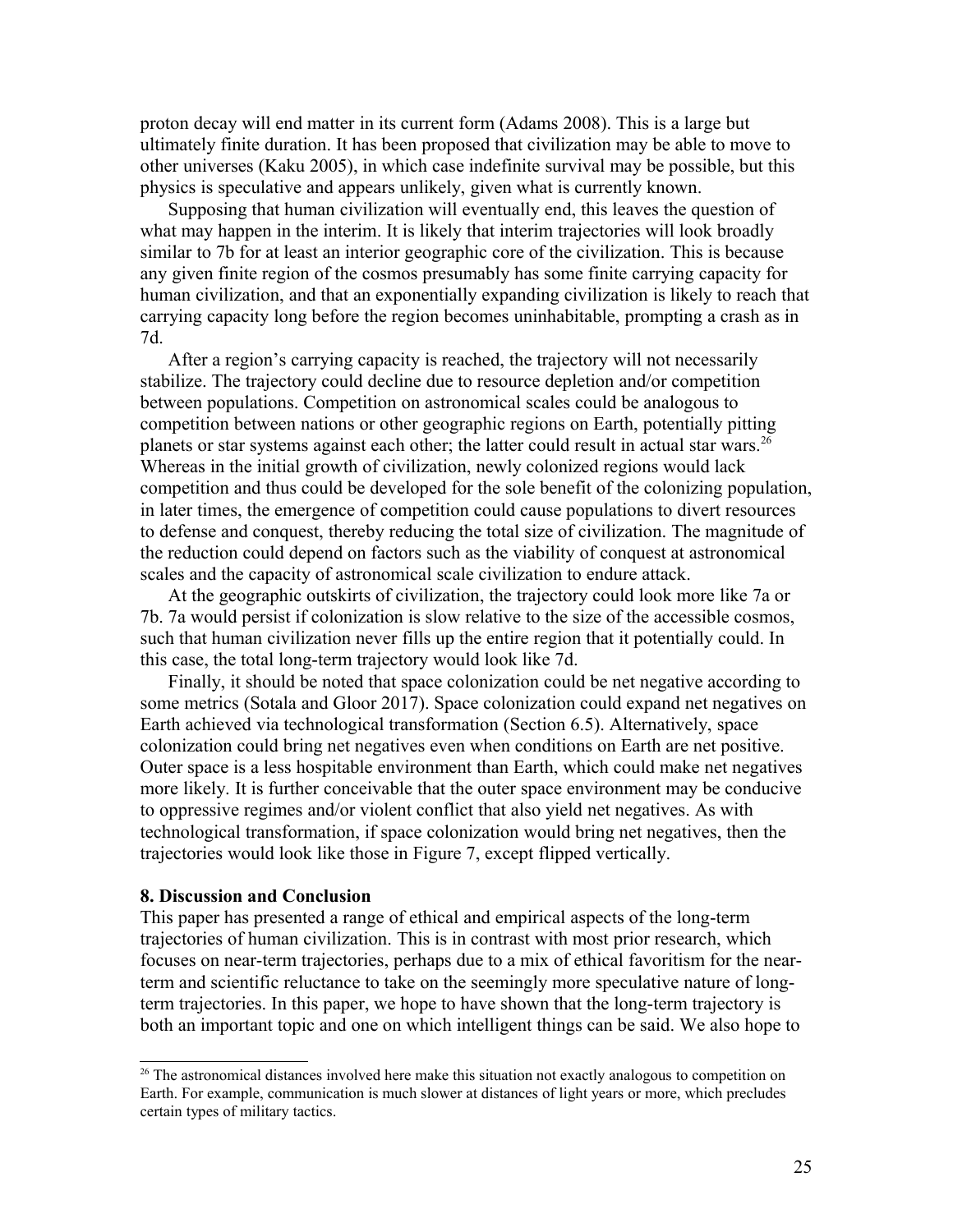have produced some basic findings about long-term trajectories and demonstrated the sorts of research that can advance the topic.

One basic finding is that the status quo human civilization appears unlikely to persist over the long-term. Instead, it is likely to either end catastrophically or expand dramatically. Over the very long term, it appears likely that human civilization will cease to exist. However, it may be a very long time until that happens, especially if civilization colonizes space and of course only if it avoids the near-term threats to human extinction. In the meantime, civilization could follow a wide range of trajectories, from mere survival without agriculture or industry to extensive colonization of the cosmos.

Which of these trajectories will occur can be important for contemporary decision making. For example, recall the five potential claims about contemporary decision making introduced in the Section 2 discussion of time-neutral total utilitarianism:

- (A) Current decisions should prioritize reducing the risk of human extinction, because extinction would result in the loss of all future generations.
- (B) Current decisions should prioritize reducing the risk of major catastrophes that would lead to the permanent loss of advanced human civilization.
- (C) Current decisions should prioritize expediting technological breakthroughs and ensuring that they would improve welfare.
- (D) Current decisions should prioritize expediting space colonization and ensuring that it would improve welfare.
- (E) Current decisions should prioritize improving near-term welfare, because long-term trajectories will be the same either way.

Given a time-neutral total utilitarianism ethical framework, these claims can be evaluated in terms of the effect that contemporary decisions have on long-term trajectories. In light of this paper's analysis, the following can be said about the sorts of circumstances in which each claim would hold:

- (A) There are risks to human extinction that contemporary decisions can affect, and risks of sub-extinction catastrophes would not affect the long-term trajectory of human civilization. Sub-extinction catastrophes would have no long-term effect if they would cause no delay in space colonization, which is unlikely, or if delays in space colonization would have no effect on long-term trajectories.
- (B) There are risks to the loss of advanced human civilization that contemporary decisions can affect, and survivors of such catastrophes are unlikely to recover advanced civilization.
- (C) There are opportunities to influence technological breakthroughs.
- (D) There are opportunities to influence space colonization.
- (E) There are no significant opportunities to affect major catastrophes, technological breakthroughs, or space colonization.

The finding that status quo trajectories are unlikely to persist could suggest that claim (E) is false. If human civilization will end up in some non-status quo trajectory, then perhaps there are opportunities to affect this trajectory. This is not necessarily the case: human civilization may end up in a certain non-status quo trajectory regardless of what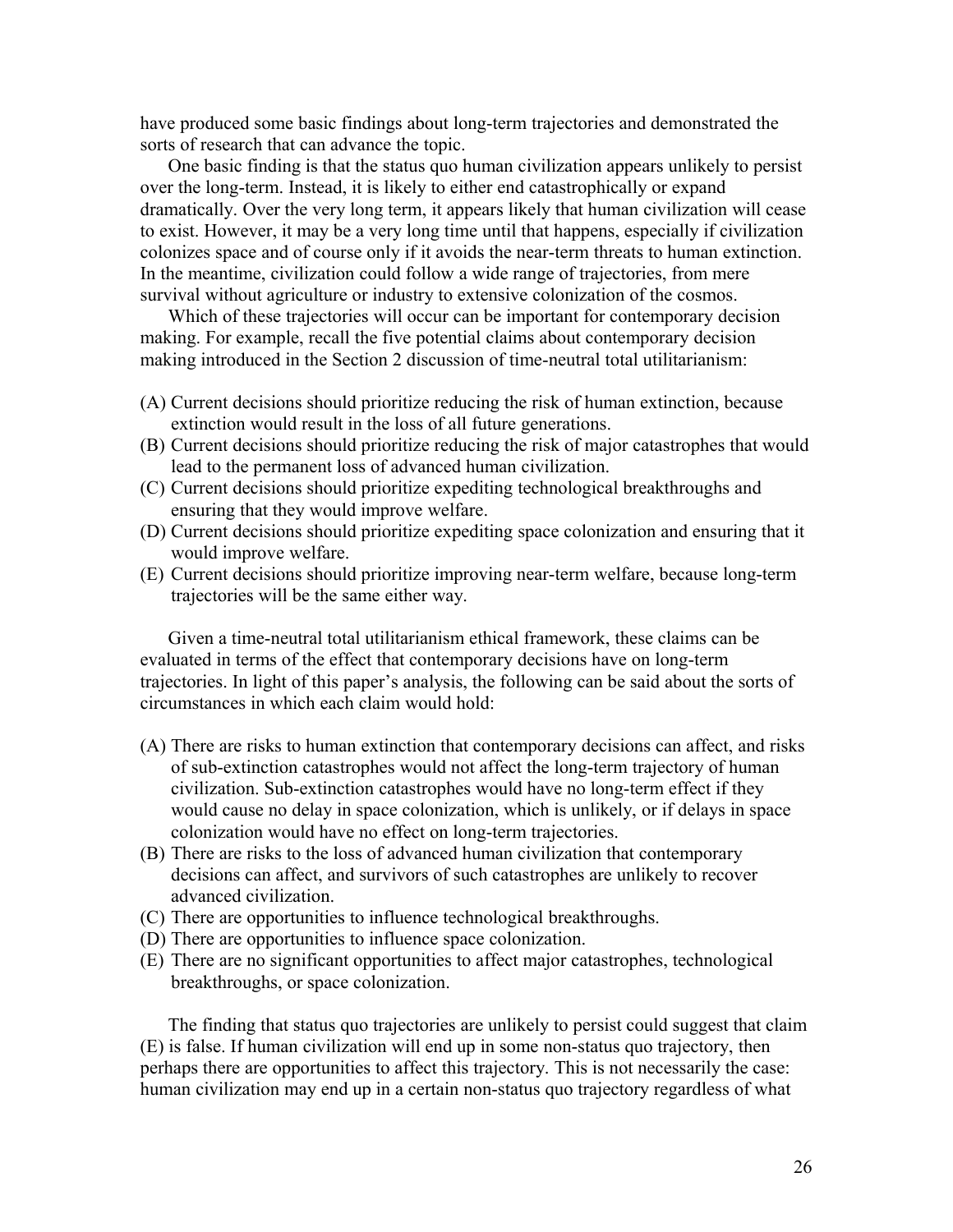actions are currently taken. For example, perhaps a looming catastrophe will destroy civilization, and there is nothing that anyone can do about it. However, we do not believe this to be the case. We see a wide range of opportunities in particular to affect some combination of catastrophic risks, potentially transformative technologies, and space colonization. Which opportunities are best to pursue will depend on both ethical factors and the specifics of the opportunities available to different people.

Within the context of catastrophic risks, we can compare claims (A) and (B). A number of catastrophic risks may not result in immediate extinction. This paper's analysis suggests attention to several factors, in particular the post-catastrophe retention or recovery of agriculture and industry, as well as the long-term significance of delays in space colonization. Though tentative, the analysis finds that the success of postcatastrophe human civilization is not guaranteed, with the recovery of industry being a particularly strong impediment. Catastrophe recovery would likely induce delays in space colonization, which could cause long-term trajectory declines. These findings suggest that claim (A) may be false and claim (B) may be true. In other words, contrary to some claims in the catastrophic risk literature, extinction risks may not be categorically more important than large sub-extinction risks. Whether a particular opportunity to reduce an extinction risk is better than a particular opportunity to reduce a large sub-extinction risk will depend on the particulars of the opportunities as well as the relative long-term trajectories.

Likewise, the relative importance of opportunities to reduce catastrophic risks, develop transformative technologies, and launch space missions also depends on a number of particulars. One important variable is timing. For example, if technological breakthroughs or space colonization will occur relatively quickly, this can diminish the importance of many potential catastrophe scenarios, especially where the technologies or space colonies can mitigate the catastrophic risk. Alternatively, an early catastrophe could preclude the development of transformative technology or the launch of space colonies. Additionally, transformative technology may greatly facilitate space colonization, and may be worth pursuing prior to extensive efforts to colonize space. Some of these events could play out on relatively near-term time scales, making them especially important to track and pursue opportunities to influence.

The above discussion pertains specifically to time-neutral total utilitarianism. We emphasize that our discussion of this ethical view is intended as an example, not as an endorsement. It is not our aim in this paper to argue for any particular ethical theory—it is only to show how long-term trajectories can be important according to some ethical theories, and likewise how the study of long-term trajectories should include ethical theory in addition to empirical detail. For the many ethical theories that do value future events, the study of long-term trajectories is highly important. The stakes are extremely large, and there may be a lot that people today can do to have a positive impact. For these reasons, the long-term trajectories of human civilization should be an important focus of both academic scholarship and societal decision-making.

### **Acknowledgments**

This paper is based on a discussion led by Baum on 9 September 2017 at the Workshop on Existential Risk to Humanity, which was hosted by Häggström and Sandberg at Chalmers University of Technology. We thank Catherine Rhodes, Aron Vallinder, and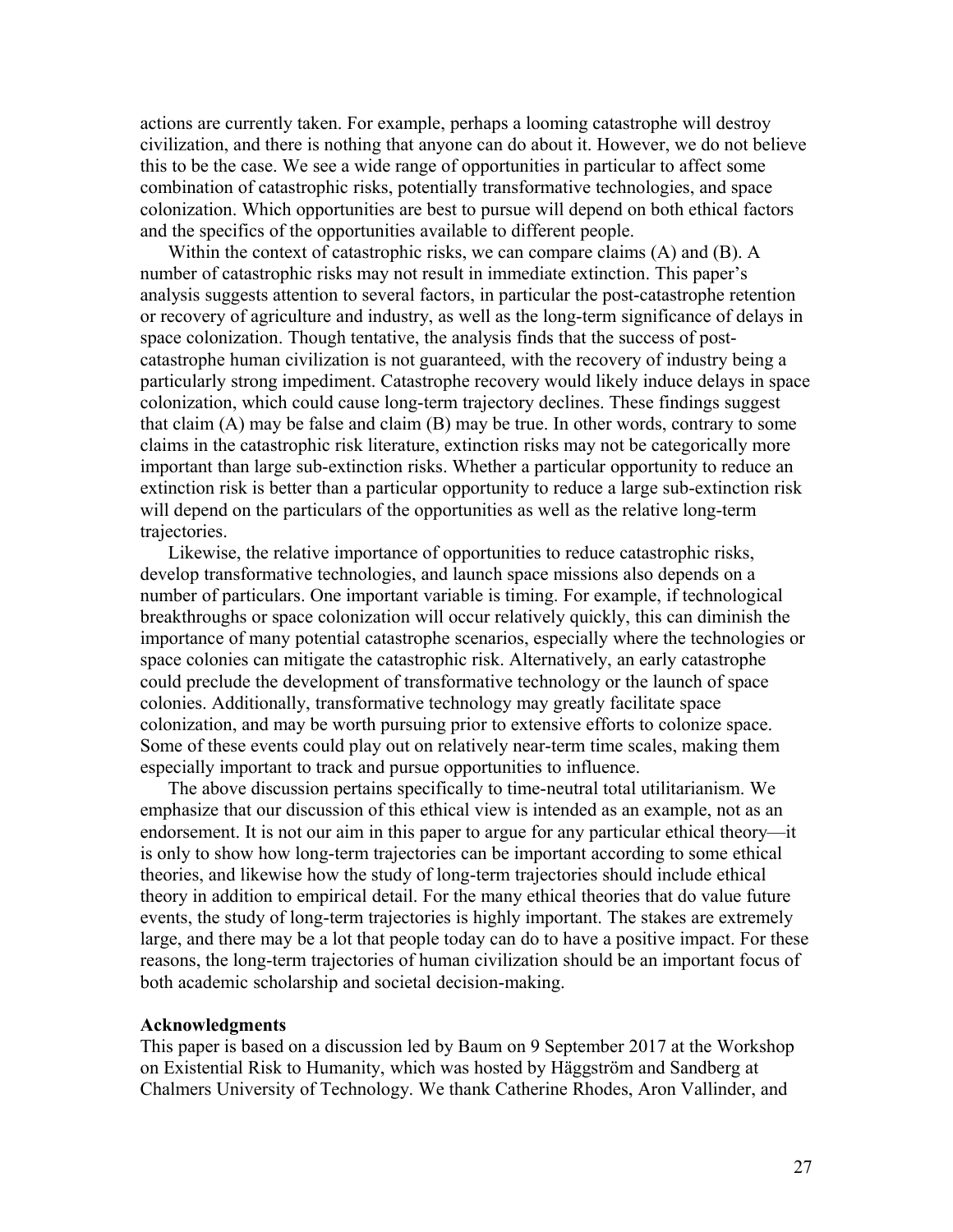Johan Wästlund for comments at the discussion. We also thank Jacob Haqq-Misra and two anonymous reviewers for helpful feedback on an earlier version of this paper and Melissa Thomas-Baum for assistance with graphics.

## **References**

- Adams, F. C. (2008), "Long-term astrophysical processes", in Bostrom, N. and Ćirković, M. M. (Eds.), *Global Catastrophic Risks*, Oxford University Press, Oxford, pp. 33-47.
- Adler, M. (2012). *Well-Being and Fair Distribution: Beyond Cost-Benefit Analysis*. Oxford University Press.
- Agar, N. (2000), *Life's Intrinsic Value: Science, Ethics and Nature*, Columbia University Press, New York.
- Allen, R. C. (2009), *The British Industrial Revolution in Global Perspective*. Cambridge University Press, Cambridge, UK.
- Archer, D. (2008), *The Long Thaw: How Humans are Changing the Next 100,000 Years of Earth's Climate*, Princeton University Press, Princeton.
- Archer, D. and Ganopolski, A. (2005), "A movable trigger: Fossil fuel CO2 and the onset of the next glaciation", *Geochemistry, Geophysics, Geosystems*, 6(5).
- Armstrong, S. and Sandberg, A. (2013), "Eternity in six hours: Intergalactic spreading of intelligent life and sharpening the Fermi paradox", *Acta Astronautica*, Vol. 89, pp. 1- 13.
- Arrhenius, G. (2000), "An impossibility theorem for welfarist axiologies", *Economics & Philosophy*, Vol. 16, No. 2, pp. 247-266.
- Arrhenius, G. (2003), "The person-affecting restriction, comparativism, and the moral status of potential people", *Ethical Perspectives*, Vol. 10, Nos. 3-4, pp. 185-195.
- Asimov, I. (1981), *A Choice of Catastrophes: The Disasters That Threaten Our World*. Ballantine, New York.
- Baum, S. D. (2008), "Better to exist: A reply to Benatar", *Journal of Medical Ethics*, Vol. 34, No. 12, pp. 875-876.
- Baum, S. D., Denkenberger, D. C., Pearce, J. M., Robock, A. and Winkler, R. (2015a), "Resilience to global food supply catastrophes", *Environment, Systems, and Decisions*, Vol. 35, No. 2, pp. 301-313.
- Baum, S. D., Denkenberger, D. C. and Haqq-Misra, J. (2015b), "Isolated refuges for surviving global catastrophes", *Futures*, Vol. 72, pp. 45-56.
- Baum, S. D. and Handoh, I. C. (2014), "Integrating the planetary boundaries and global catastrophic risk paradigms", *Ecological Economics*, Vol. 107, pp. 13-21.
- Beckstead, N. (2013), *On the Overwhelming Importance of Shaping the Far Future*, Doctoral Dissertation, Department of Philosophy, Rutgers University.
- Benatar, D. (2006), *Better Never to Have Been: The Harm of Coming Into Existence*. Clarendon Press, Oxford.
- Bhat, Z.F. and Fayaz, H. (2011), "Prospectus of cultured meat—advancing meat alternatives", *Journal of Food Science and Technology*, Vol. 48, No. 2, pp. 125-140.
- Bird-David, N. (1992). "Beyond 'the original affluent society': A culturalist reformulation", *Current Anthropology*, Vol. 33, No. 1, pp. 25-47.
- Biswas-Diener, R. and Diener, E. (2001), "Making the best of a bad situation: Satisfaction in the slums of Calcutta", *Social Indicators Research*, Vol. 55, No. 3, pp. 329-352.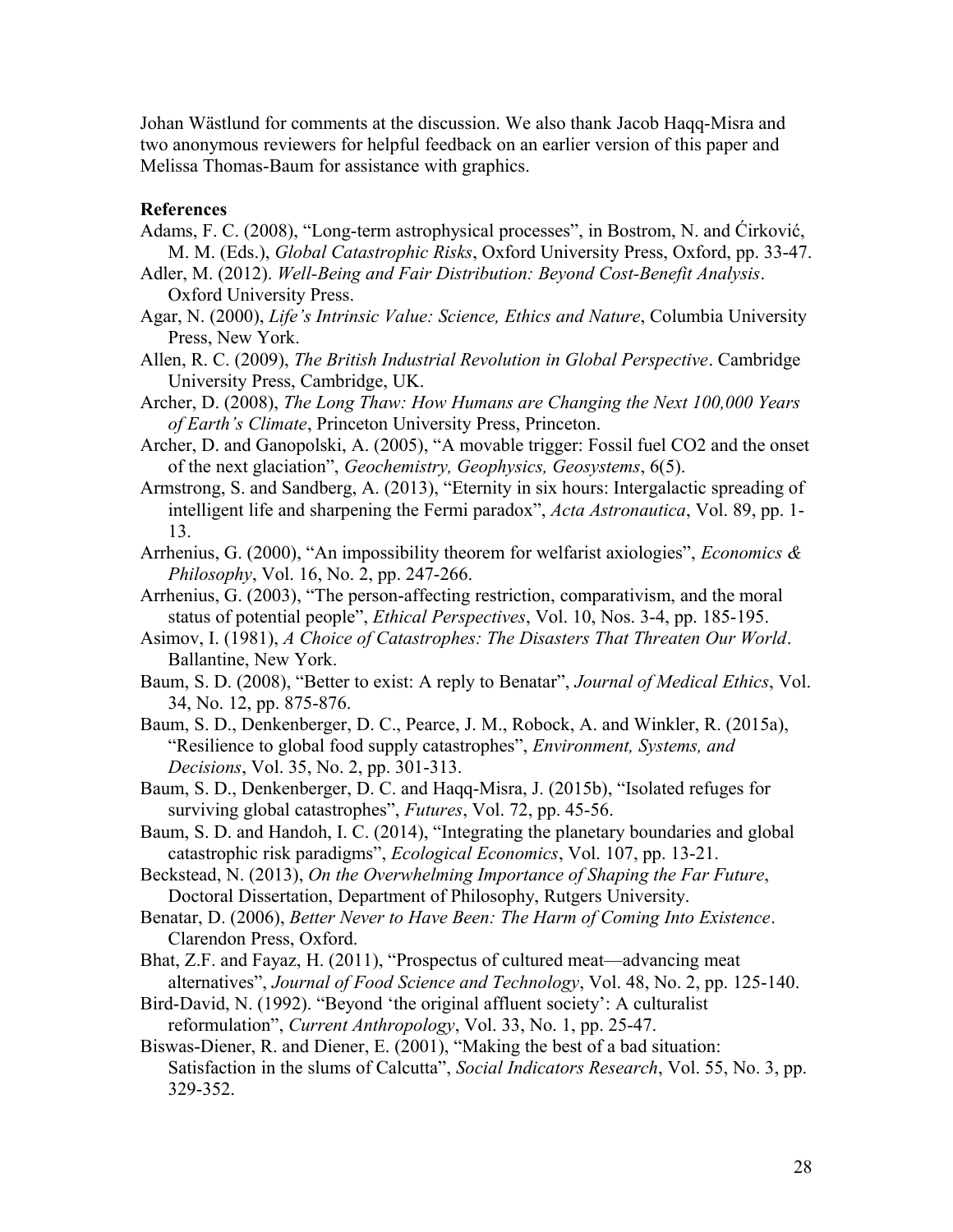- Bostrom, N. (2003), "Are we living in a computer simulation?" *Philosophical Quarterly*, Vol. 53, no. 211, pp. 243-255.
- Bostrom, N. (2013), "Existential risk prevention as a global priority", *Global Policy*, Vol. 4, No. 1, pp. 15-31.
- Bostrom, N. (2014), *Superintelligence: Paths, Dangers, Strategies*. Oxford University Press, Oxford.
- Bostrom, N. and Ćirković, M. (2008), *Global Catastrophic Risks*, Oxford University Press, Oxford.
- Bostrom, N. and Sandberg, A. (2009), "Cognitive enhancement: Methods, ethics, regulatory challenges", *Science and Engineering Ethics*, Vol. 15, No. 3, pp. 311–41.
- Buffett, B. and Archer, D. (2004), "Global inventory of methane clathrate: sensitivity to changes in the deep ocean", *Earth and Planetary Science Letters*, Vol. 227, Nos. 3-4, pp. 185-199.
- Centeno, M. A., Nag, M., Patterson, T. S., Shaver, A. and Windawi, A. J. (2015), "The emergence of global systemic risk", *Annual Review of Sociology*, Vol. 41, pp. 65-85.
- Chalmers, D. J. (2005), "The Matrix as metaphysics", in Grau, C. (Ed.), *Philosophers Explore the Matrix*, Oxford University Press, Oxford, pp. 132-176.
- Ćirković, M. M. (2002), "Cosmological forecast and its practical significance", *Journal of Evolution and Technology*, Vol. 12.
- Ćirković, M. M. and Vukotić, B. (2016), "Long-term prospects: Mitigation of supernova and gamma-ray burst threat to intelligent beings", *Acta Astronautica*, Vol. 129, pp. 438-446.
- Ćirković, M. M., Sandberg, A. and Bostrom, N. (2010), "Anthropic shadow: observation selection effects and human extinction risks", *Risk Analysis*, Vol. 30, No. 10, pp. 1495-1506.
- Cordell, D. and White, S. (2011), "Peak phosphorus: Clarifying the key issues of a vigorous debate about long-term phosphorus security", *Sustainability*, Vol. 3, No. 10, pp. 2027-2049.
- Crafts, N. (2010). "Explaining the first Industrial Revolution: Two views", *European Review of Economic History*, Vol. 15, No. 1, pp. 153-168.
- Dahl-Jensen, D., Albert, M. R., Aldahan, A., Azuma, N., Balslev-Clausen, D., Baumgartner, M., et al. (2013), "Eemian interglacial reconstructed from a Greenland folded ice core", *Nature*, Vol. 493, No. 7433, 489-494.
- Daily, G. C., Ehrlich, A. H. and Ehrlich, P. R. (1993), "Optimum human population size", *Race, Poverty and The Environment*, Vol. 4, No. 2, pp. 9-12.
- Dartnell, L. (2014), *The Knowledge: How to Rebuild Civilization in the Aftermath of a Cataclysm*, Penguin, London.
- DeGrazia, D. (2009), "Moral vegetarianism from a very broad basis", *Journal of Moral Philosophy*, Vol. 6, pp. 143-165.
- Denkenberger, D. and Pearce, J. (2014), "Feeding everyone no matter what: Managing food security after global catastrophe", Academic Press, Waltham.
- Do, S., Owens, A., Ho, K., Schreiner, S. and De Weck, O. (2016), "An independent assessment of the technical feasibility of the Mars One mission plan–Updated analysis", *Acta Astronautica*, Vol. 120, pp. 192-228.
- Drexler, K. E. (2013), *Radical Abundance: How a Revolution in Nanotechnology Will Change Civilization*. PublicAffairs, New York.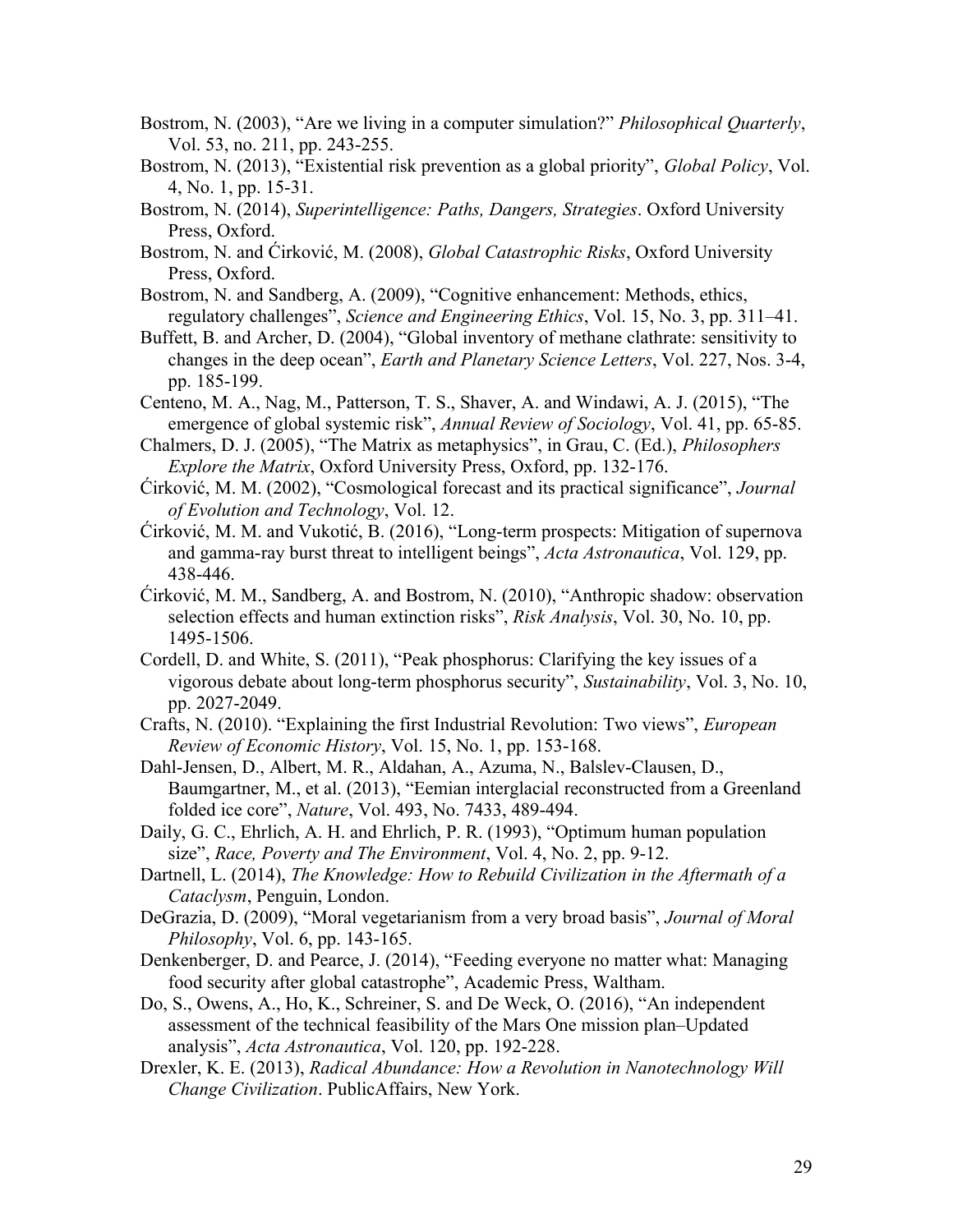Eden, A. H., Moor, J. H., Soraker, J. H. and Steinhart, E. (Eds.) (2012), *Singularity Hypotheses: A Scientific and Philosophical Assessment*. Springer, Berlin.

- Eth, D. (2017), "The technological landscape affecting artificial general intelligence and the importance of nanoscale neural probes", *Informatica*, Vol. 41, No. 4, pp. 463-470.
- Field, C. B., Barros, V. R., Mach, K. J., Mastrandrea, M. D., van Aalst, M., Adger, W. N., et al. (2014), "Technical summary", in Field, C. B., Barros, V. R., Dokken, D. J., Mach, K. J., Mastrandrea, M. D., Bilir, T. E., et al. (Eds.), *Climate Change 2014: Impacts, Adaptation, and Vulnerability. Part A: Global and Sectoral Aspects. Contribution of Working Group II to the Fifth Assessment Report of the Intergovernmental Panel on Climate Change*. Cambridge University Press, Cambridge, U. K., pp. 35-94.
- Flather, C. H., Hayward, G. D., Beissinger, S. R. and Stephens, P. A. (2011), "Minimum viable populations: Is there a 'magic number' for conservation practitioners?", *Trends in Ecology & Evolution*, Vol. 26, No. 6, pp. 307-316.
- Freitas Jr., R. A. and Merkle, R. C. (2004), *Kinematic Self-Replicating Machines*. Landes Bioscience, Austin.
- Frick, J. (2017), "On the survival of humanity", *Canadian Journal of Philosophy*, Vol. 47, No. 2-3, pp. 344-367.
- Gloor, L. and Mannino, A. (2016), "The case for suffering-focused ethics", Foundational Research Institute, https://foundational-research.org/the-case-for-suffering-focusedethics.
- Griffin, J. (1979), "Is unhappiness morally more important than happiness?", *Philosophical Quarterly*, Vol. 29, No. 114, pp. 47-55.
- Häggström, O. (2016), *Here Be Dragons: Science, Technology and the Future of Humanity*, Oxford University Press, Oxford.
- Hall, C. A., Lambert, J. G. and Balogh, S. B. (2014), "EROI of different fuels and the implications for society", *Energy Policy*, Vol. 64, pp. 141-152.
- Hanson, R. (2008), "Catastrophe, social collapse, and human extinction", in Bostrom, N. and Ćirković, M. M. (Eds.), *Global Catastrophic Risks*, Oxford University Press, Oxford, pp. 363-377.
- Hanson, R. (2016), *The Age of Em: Work, Love, and Life When Robots Rule the Earth*, Oxford University Press, Oxford.
- Haqq-Misra, J. (2014), "Damping of glacial-interglacial cycles from anthropogenic forcing", *Journal of Advances in Modeling Earth Systems*, Vol. 6, No. 3, pp. 950-955.
- Haqq-Misra, J. D. and Baum, S. D. (2009), "The sustainability solution to the Fermi paradox", *Journal of the British Interplanetary Society*, Vol. 62, No. 2, pp. 47-51.
- Harpending, H. C., Batzer, M. A., Gurven, M., Jorde, L. B., Rogers, A. R. and Sherry, S. T. (1998), "Genetic traces of ancient demography", *Proceedings of the National Academy of Sciences*, Vol. 95, No. 4, pp. 1961-1967.
- Helbing, D. (2013), "Globally networked risks and how to respond", *Nature*, Vol. 497, No. 7447, pp. 51-59.
- Herrero, C., García-Olivares, A., and Pelegrí, J. L. (2014), "Impact of anthropogenic CO2 on the next glacial cycle", *Climatic Change*, Vol. 122, Nos. 1-2, pp. 283-298.
- Hey, J. (2005), "On the number of new world founders: A population genetic portrait of the peopling of the Americas", *PLOS Biology*, Vol. 3, No. 6, e193.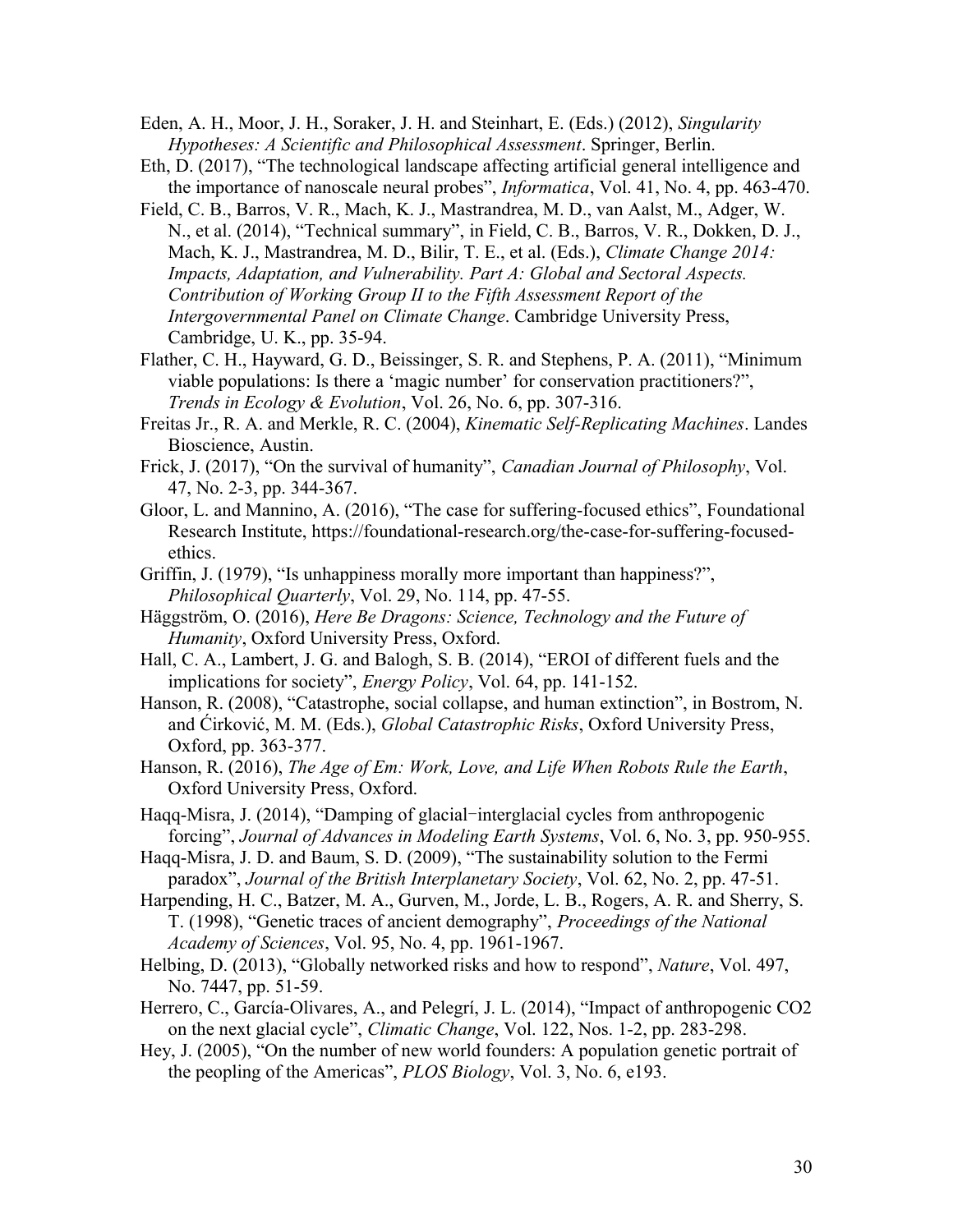Huff, A. G., Beyeler, W. E., Kelley, N. S., and McNitt, J. A. (2015), "How resilient is the United States' food system to pandemics?", *Journal of Environmental Studies and Sciences*, Vol. 5, No. 3, pp. 337-347.

Impey, C. (2015), *Beyond: Our Future in Space*, Norton, New York.

- Jebari, K. (2015), "Existential risks: Exploring a robust risk reduction strategy", *Science and Engineering Ethics*, Vol. 21, No. 3, pp. 541–554
- Johansson-Stenman, O. (2018), "Animal welfare and social decisions: Is it time to take Bentham seriously?", *Ecological Economics*, Vol. 145, pp. 90-103.
- Kaku, M. (2005), *Parallel Worlds: The Science of Alternative Universes and Our Future in the Cosmos*. Penguin, London.
- Kurzweil, R. (2005), *The Singularity Is Near: When Humans Transcend Biology*, Viking. New York.
- Lackner, K. S., Brennan, S., Matter, J. M., Park, A. H. A., Wright, A., and Van Der Zwaan, B. (2012), "The urgency of the development of CO2 capture from ambient air", *Proceedings of the National Academy of Sciences*, Vol. 109, No. 33, pp. 13156- 13162.
- Lebow, R. N. (2015), "Counterfactuals and security studies", *Security Studies*, Vol. 24, No. 3, pp. 403-412.
- Leggett, M. (2006), "An indicative costed plan for the mitigation of global risks", *Futures*, 38(7), 778-809.
- Li, H. and Durbin, R. (2011), "Inference of human population history from individual whole-genome sequences", *Nature*, Vol. 475, No. 7357, pp. 493-496.
- Lynch, M., Conery, J. and Burger, R. (1995), "Mutational meltdowns in sexual populations", *Evolution*, Vol. 49, No. 6, pp. 1067-1080.
- Maas, M., Sweijs, T. and De Spiegeleire, S. (2017), *Artificial Intelligence and the Future of Defense: Strategic Implications for Small- and Medium-Sized Force Providers*, The Hague Centre for Strategic Studies, The Hague, [http://hcss.nl/report/artificial-intelligence-and-future-defense.](http://hcss.nl/report/artificial-intelligence-and-future-defense)
- Maher Jr., T. M. and Baum, S. D. (2013), "Adaptation to and recovery from global catastrophe", *Sustainability*, Vol. 5, No. 4, pp. 1461-1479.
- Mallon, R. (2005), "The deplorable standard of living faced by farmed animals in America's meat industry and how to improve conditions by eliminating the corporate farm", *Michigan State University Journal of Medicine and Law*, Vol. 9, pp. 389-415.
- Matheny, J. G. (2007), "Reducing the risk of human extinction", *Risk Analysis*, Vol. 27, No. 5, pp. 1335-1344.
- McBrearty, S. (2013), "Advances in the study of the origin of humanness", *Journal of Anthropological Research*, Vol. 69, No. 1, pp. 7-31.
- McBrearty, S. and Brooks, A. S. (2000), "The revolution that wasn't: A new interpretation of the origin of modern human behavior", *Journal of Human Evolution*, Vol. 39, No. 5, pp. 453-563.
- Miller, J. (2012), Singularity Rising: Surviving and Thriving in a Smarter, Richer, and More Dangerous World, BenBella, Dallas.
- Mokyr, J. (2009), *The Enlightened Economy: An Economic History of Britain 1700-1850*, Yale University Press, New Haven.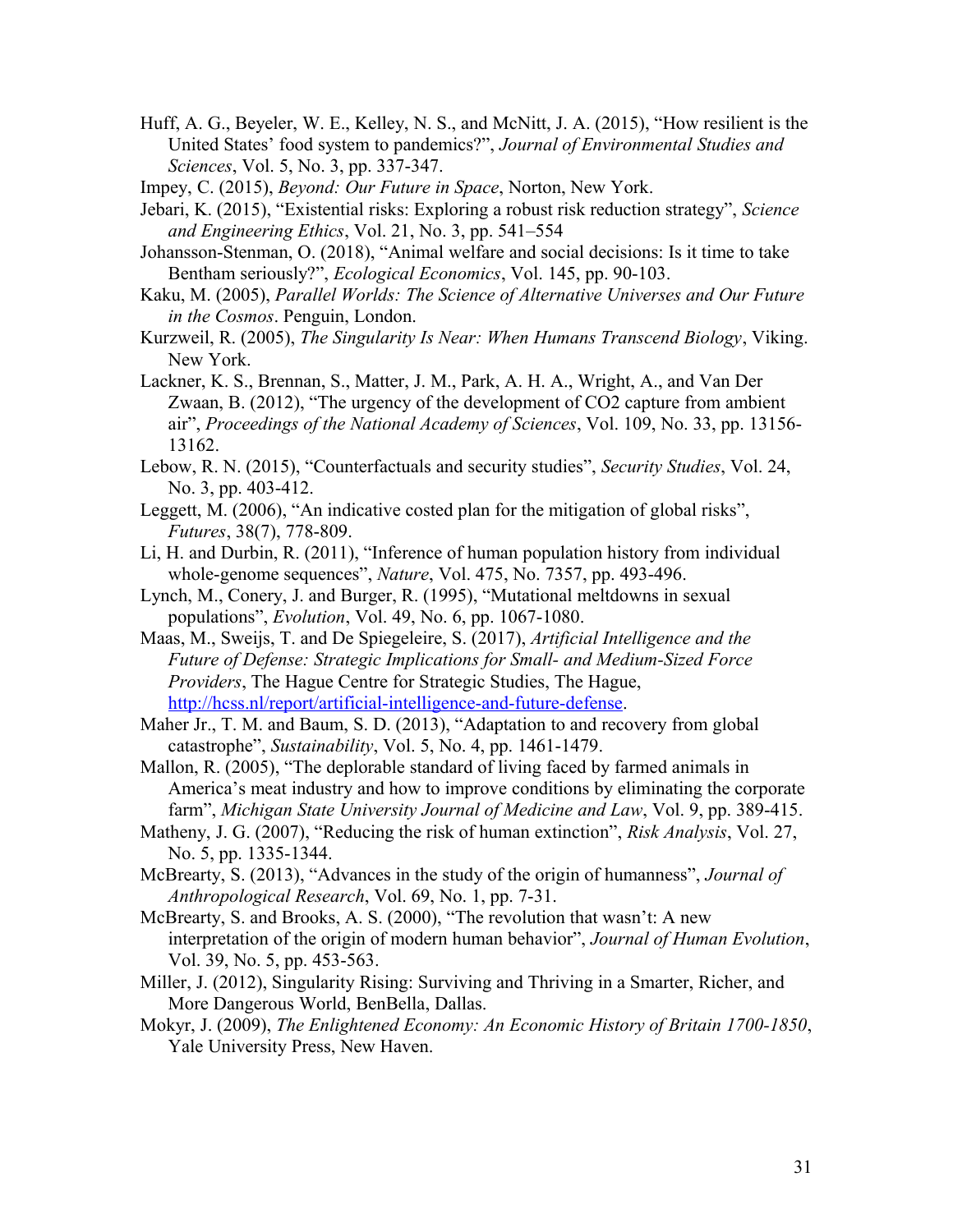- Møller, M., Jarvis, S. P., Guérinet, L., Sharp, P., Woolley, R., Rahe, P. and Moriarty, P. (2017), "Automated extraction of single H atoms with STM: Tip state dependency", *Nanotechnology*, Vol. 28, No. 7, 075302.
- Moravec, H. (1998), "When will computer hardware match the human brain", *Journal of Evolution and Technology*, Vol. 1.
- More, M. and Vita-More, N (Eds.) (2010), *The Transhumanist Reader: Classical and Contemporary Essays on the Science, Technology, and Philosophy of the Human Future*, Wiley, New York.
- Morito, B. (2003), "Intrinsic value: A modern albatross for the ecological approach", *Environmental Values*, Vol. 12, pp. 317-336.
- Muehlhauser, L. and Helm, L. (2012), "The singularity and machine ethics", in Eden, A. H., Moor, J. H., Soraker, J. H. and Steinhart, E. (Eds.), *Singularity Hypotheses: A Scientific and Philosophical Assessment*. Springer, Berlin, pp. 101-126.
- Murray-McIntosh, R. P., Scrimshaw, B. J., Hatfield, P. J. and Penny, D. (1998), "Testing migration patterns and estimating founding population size in Polynesia by using human MtDNA sequences", *Proceedings of the National Academy of Sciences*, Vol. 95, No. 15, pp. 9047-9052.
- Ng, Y. K. (1989), "What should we do about future generations? Impossibility of Parfit's theory X", *Economics & Philosophy*, Vol. 5, No. 2, pp. 235-253.
- Ng, Y. K. (1990), "Welfarism and utilitarianism: A rehabilitation", *Utilitas*, Vol. 2, No. 2, pp. 171-193.
- Ng, Y-K (1991), "Should we be very cautious or extremely cautious on measures that may involve our destruction?", *Social Choice and Welfare*, Vol. 8, No. 1, pp. 79-88.
- Norton, B. (1984), "Environmental ethics and weak anthropocentrism", *Environmental Ethics*, Vol. 6, No. 3, pp. 131-148.
- Nozick, R. (1974), *Anarchy, State, and Utopia*, Basic Books, New York.
- O'Malley-James, J. T., Cockell, C. S., Greaves, J. S. and Raven, J. A. (2014), "Swansong biospheres II: The final signs of life on terrestrial planets near the end of their habitable lifetimes", *International Journal of Astrobiology*, Vol. 13, No. 3, pp. 229- 243.
- Ord, T., Hillerbrand, R. and Sandberg, A. (2010), "Probing the improbable: Methodological challenges for risks with low probabilities and high stakes", *Journal of Risk Research*, Vol. 13, pp. 191-205.
- Parfit, D. (1984), *Reasons and Persons*, Oxford University Press, Oxford.
- Petigura, E. A., Howard, A. W. and Marcy, G. W. (2013), "Prevalence of Earth-size planets orbiting Sun-like stars", *Proceedings of the National Academy of Sciences*, Vol. 110, No. 48, pp. 19273-19278.
- Petit, J. R., Jouzel, J., Raynaud, D., Barkov, N. I., Barnola, J. M., Basile, I., et al. (1999), "Climate and atmospheric history of the past 420,000 years from the Vostok ice core, Antarctica", *Nature*, Vol. 399, No. 6735, pp. 429-436.
- Portney, P. and Weyant, J. (Eds.) (1999), *Discounting and Intergenerational Equity*, Resources For the Future, Washington, D. C.
- Post, M. J. (2012), "Cultured meat from stem cells: Challenges and prospects", *Meat Science*, Vol. 92, pp. 297-301.
- Rees, M. (2003), *Our Final Century: Will the Human Race Survive the Twenty-first Century?*, William Heinemann, Oxford.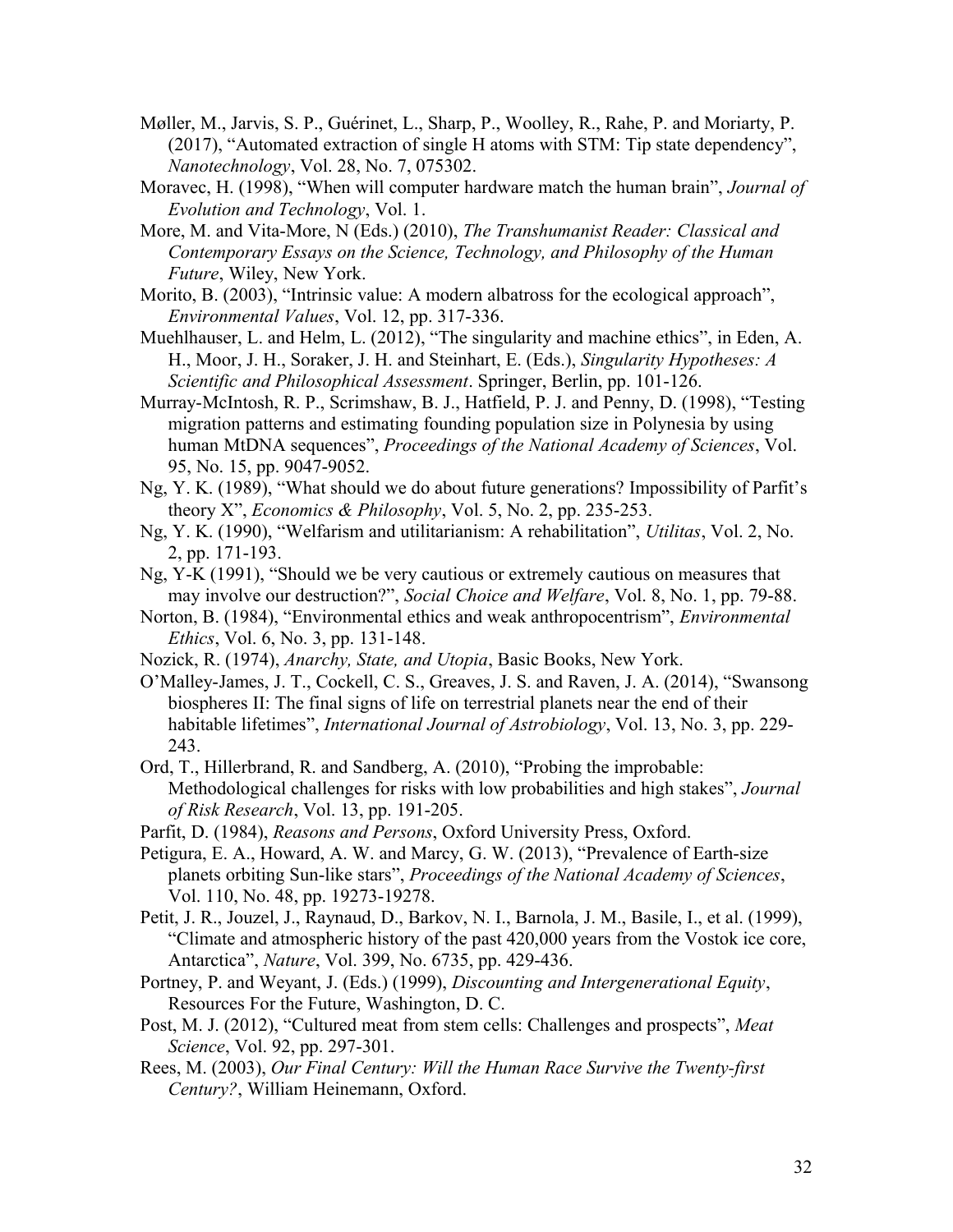- Richerson, P. J., Boyd, R. and Bettinger, R. L. (2001), "Was agriculture impossible during the Pleistocene but mandatory during the Holocene? A climate change hypothesis", *American Antiquity*, Vol. 66, No. 3, pp. 387-411.
- Rockström, J., Steffen, W., Noone, K., Persson, Å., Chapin III, F. S., Lambin, E., et al. (2009), "A safe operating space for humanity", *Nature*, Vol. 461, pp. 472-475.
- Sagan, C. (1983), "Nuclear war and climatic catastrophe: Some policy implications", *Foreign Affairs*, Vol. 62, pp. 257-292.
- Sagan, C. (2006), *The Varieties of Scientific Experience: A Personal View of the Search for God*, Penguin, New York.
- Sandberg, A. (2010), "An overview of models of technological singularity", in More, M. and Vita-More, N (Eds.), *The Transhumanist Reader: Classical and Contemporary Essays on the Science, Technology, and Philosophy of the Human Future*, Wiley, New York, pp. 376-394.
- Scheffler, S. (2018), *Why Worry About Future Generations?*, Oxford University Press, Oxford.
- Schuur, E. A. G., McGuire, A. D., Schädel, C., Grosse, G., Harden, J. W., Hayes, D. J., et al. (2015), "Climate change and the permafrost carbon feedback", *Nature*, Vol. 520, No. 7546, pp. 171-179.
- Schwartz, J. S. J. (2011), "Our moral obligation to support space exploration", *Environmental Ethics*, Vol. 33 pp. 67-88.
- Schwartz, J. S. J. and Milligan, T. (Eds.) (2016), *The Ethics of Space Exploration*, Springer, Cham, Switzerland.
- Shaffer, M. L. (1981), "Minimum population sizes for species conservation", *BioScience*, Vol. 31, No. 2, pp. 131-134.
- Sjödin, P., E. Sjöstrand, A., Jakobsson, M. and Blum, M. G. (2012), "Resequencing data provide no evidence for a human bottleneck in Africa during the penultimate glacial period", *Molecular Biology and Evolution*, Vol. 29, No. 7, pp. 1851-1860.
- Smalley, R. E. (2001), "Of chemistry, love and nanobots", *Scientific American*, September, pp. 76-77.
- Smart R. (1958), "Negative utilitarianism", *Mind*, Vol. 67, pp. 542-543.
- Sotala, K. (2017), "How feasible is the rapid development of artificial superintelligence?", *Physica Scripta*, Vol. 92, No. 11, 113001.
- Sotala, K. and Gloor. L. (2017), "Superintelligence as a cause or cure for risks of astronomical suffering", *Informatica*, Vol. 41, No. 4, pp. 389-400.
- Sotala, K. and Yampolskiy, R. V. (2015), "Responses to catastrophic AGI risk: A survey", *Physica Scripta*, Vol. 90, No. 1, 018001.
- Tavoni, M. and Socolow, R. (2013), "Science and policy of negative emission technologies" (special issue), *Climatic Change*, Vol. 118, No. 1, pp. 1-149.
- Tonn, B. E. (2017), "Philosophical, institutional, and decision making frameworks for meeting obligations to future generations", *Futures*, Vol. 95, pp.44-57.
- Tonn, B. and MacGregor, D. (2009), "A singular chain of events", *Futures*, Vol. 41, pp. 706-714.
- Turchin, A. and Green, B. P. (2017), "Aquatic refuges for surviving a global catastrophe", *Futures*, Vol. 89, pp. 26-37.
- Turner, M. S. and Wilczek, F. (1982), "Is our vacuum metastable?", *Nature*, Vol. 298, pp. 635-636.